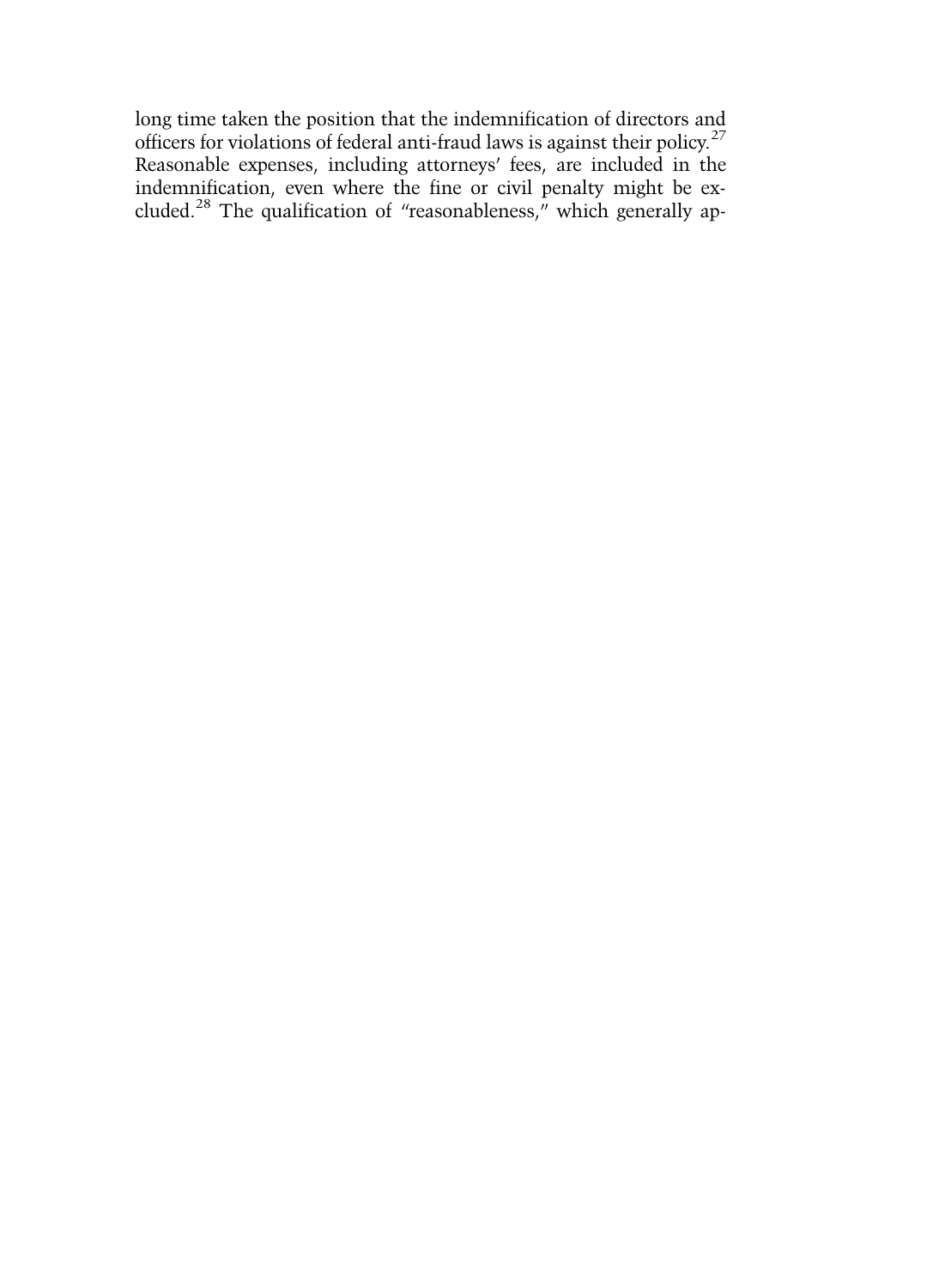officer may fail to meet the appropriate standard of behavior, such as a director's duty of care as to a particular decision or a duty arising under laws other than corporate law; indeed, without this failure, there would be no liability and thus no reason for indemnification. However, it is subsequently determined that this failure was not caused by the director's bad faith (that is, a willful recklessness) or the pursuit of other interests, such as his or her own. A director or officer may also be indemnified with respect to criminal proceedings if he or she had "no reasonable cause" to believe that the conduct was unlawful.<sup>31</sup> Another way of putting this is that a corporation may indemnify a director or officer for criminal penalties or fines so long as his or her conduct does not involve "a knowing and culpable" violation of the law.<sup>32</sup> This would appear to exclude indemnification for crimes where a guilty mind (mens rea) is an element of the offense but to include indemnification for criminal offenses that are regulatory in nature (that is, do not involve a knowing state of mind, but mere negligence).

Indemnification statutes make clear that any termination of the proceeding by judgment, order, settlement, conviction, or plea of no contest is not by itself a determination that the director or officer has not met the standard of conduct required for indemnification.<sup>33</sup> Indeed, the statutes generally stipulate that this termination does not create a presumption as to this issue of the director's good faith, reasonable belief, or reasonable cause.<sup>34</sup> Certainly, this effect makes sense with respect to a settlement or a plea of no contest, which could be made for many reasons unrelated to the merits of the claim against the director or officer.<sup>35</sup> On the other hand, a judicial determination as

> also that recommended by the MODEL BUS. CORP. ACT. *See*, *e.g.*, MODEL BUS. CORP. ACT,  $\S$  8.51(a)(1)(i), (ii). The MBCA provides the further specification that in some cases the conduct of the director or officer "was at least not opposed to the best interests of the corporation" (for example, where the director or officer was acting on another firm at the corporation's request). *See*, *e.g.*, *In re* UnitedHealth Grp., Inc. S'holder Derivative Litig., Nos. 06-CV-1216, 06-CV-1691, 2007 WL 4571127, at \*3 (D. Minn. Dec. 26, 2007) (suggesting that former Chair/CEO of UnitedHealth, Dr. William McGuire, might not be entitled to indemnification from his company if it were shown that he did not meet the appropriate standard of conduct in his participation in stock option backdating at the company).

- 31. *See* DEL. CODE ANN. tit. 8, § 145(a) (2005); N.Y. BUS. CORP. LAW § 722(a) (McKinney 2005); *see also* MODEL BUS. CORP. ACT, § 8.51(a)(1)(iii).
- 32. This is the ALI's formulation. *See*, *e.g.*, 2 ALI, PRINCIPLES OF CORPORATE GOVERNANCE, § 7.20(b)(1)(A).
- 33. *See* MODEL BUS. CORP. ACT, § 8.51(c).

<sup>34.</sup> *See* DEL. CODE ANN. tit. 8, § 145(a) (2005); N.Y. BUS. CORP. LAW § 722(b) (McKinney 2005).

<sup>35.</sup> This is the explanation offered by the MBCA. *See* MODEL BUS. CORP. ACT, § 8.51 Official Comment No. 3.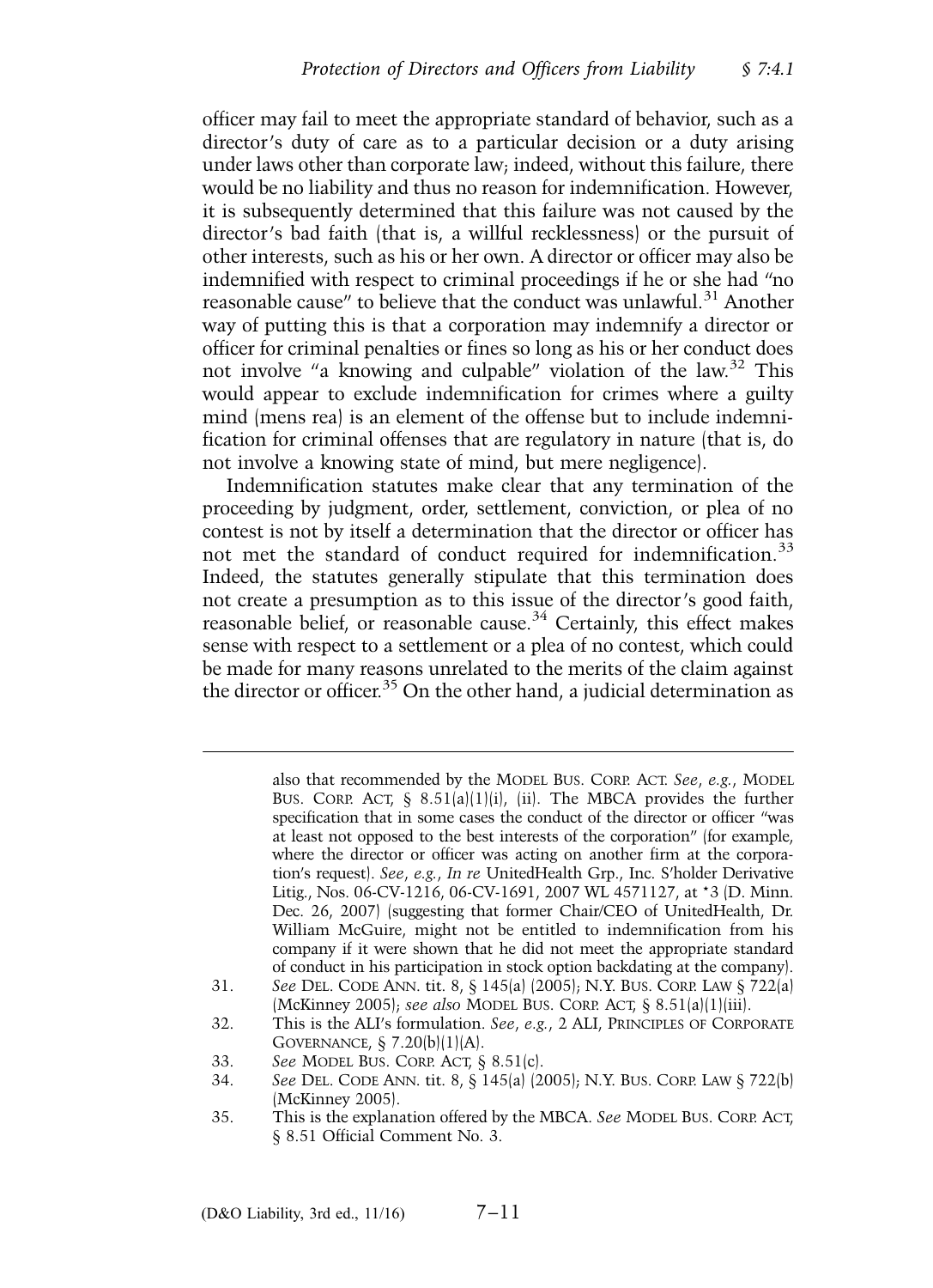to the issue of good faith, best interests of the corporation or guilty mind should certainly carry much weight.<sup>36</sup> Nevertheless, the statutes delegate the ultimate determination on permissible indemnification for third-party lawsuits to the corporate decision-maker, as discussed further below.

## *[D][2] Corporate Actions*

The indemnification situation is very different when the person bringing the lawsuit against the director or officer is not a third party, but the corporation itself, either directly or through a derivative lawsuit. It is inappropriate for a director or officer to receive indemnification in circumstances in which the corporation has determined that his or her behavior violated legal duties to it, unless he or she is exonerated in this litigation. If the corporation prevails in the litigation, it would end up handing the recovery it receives from the director or officer right back to him or her.<sup>37</sup> Accordingly, indemnification statutes restrict indemnification in these circumstances by barring indemnification of damages or settlement amounts where the corporation is the plaintiff. They generally permit the corporation to indemnify the director or officer only for reasonable expenses (including attorneys' fees) incurred in connection with the defense or settlement of the lawsuit, provided that there is a corporate determination that he or she met the good-faith and "best interests of the corporation" standards.<sup>38</sup> Some statutes, however, provide for additional coverage: they allow for indemnification of expenses incurred in these proceedings where there is a final adjudication of the director's or officer's liability or for amounts paid in settlement, although in these cases indemnification requires court approval.<sup>39</sup>

The limitation on corporate indemnification in derivative suits leaves a hole in director and officer protections that is frequently filled by director and officer liability insurance.

<sup>36.</sup> *See id*.

<sup>37.</sup> *See* MODEL BUS. CORP. ACT, § 8.51 Official Comment No. 4.

<sup>38.</sup> *See* MODEL BUS. CORP. ACT, § 8.51(d)(1); DEL. CODE ANN. tit. 8, § 145(b) (2005).

<sup>39.</sup> *See*, *e.g.*, DEL. CODE ANN. tit. 8, § 145(b) (2005) (court may allow for indemnification of expenses regarding claims for which the director has been found liable if it finds "that, despite the adjudication of liability but in view of all the circumstances of the case, such person is fairly and reasonably entitled to indemnity for such expenses"; no allowance for amounts paid in settlement); N.Y. BUS. CORP. LAW § 722(c) (McKinney 2005) (allowing for indemnification of settlement amounts as well as expenses incurred in a litigation with an adverse final decision, but, again, only with court approval in both cases).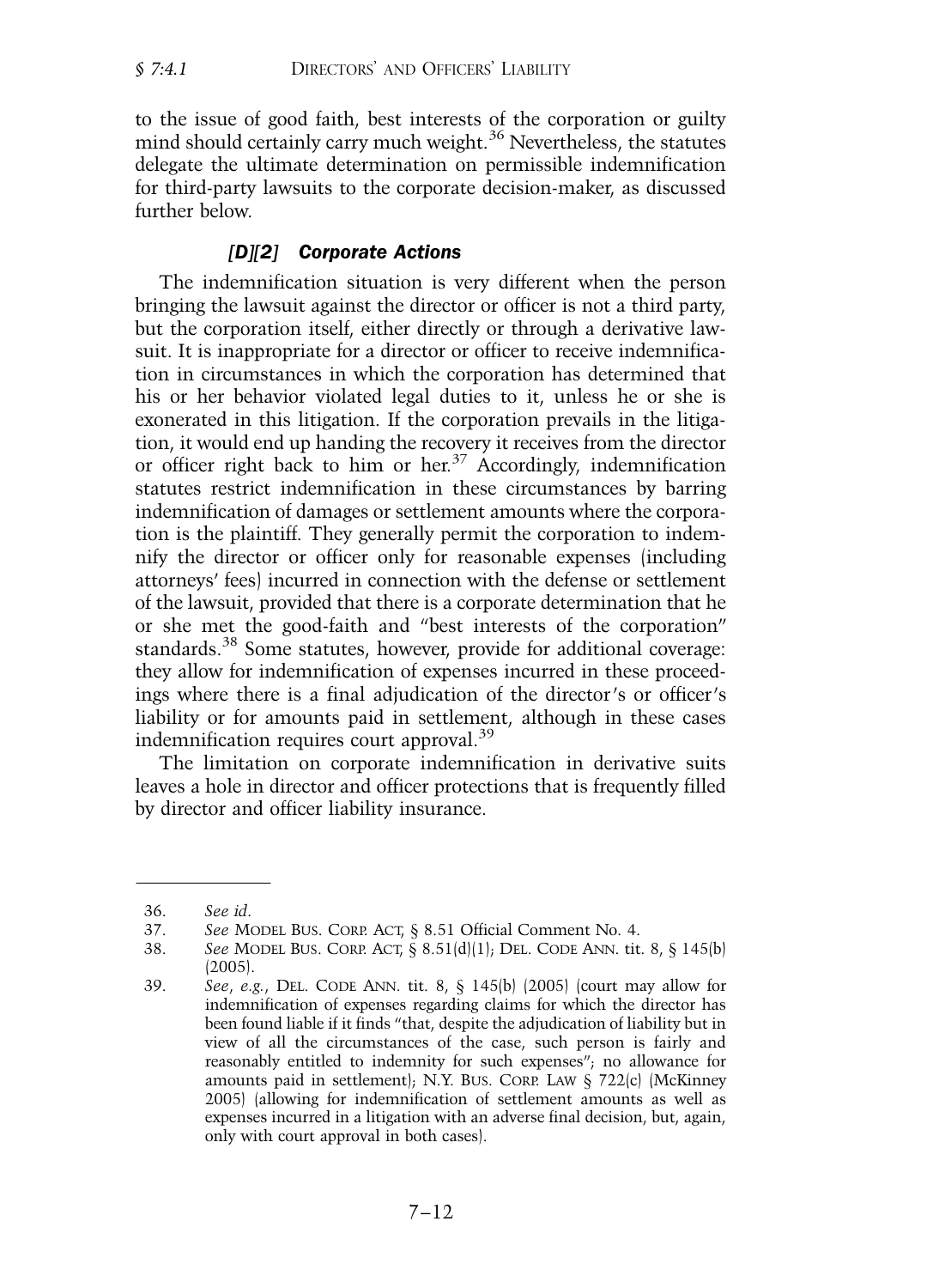### *[D][3] Exclusions*

In addition to a corporation's being prohibited from indemnifying a director or officer who has been found to have knowingly violated the law, indemnification statutes also prohibit a corporation from indemnifying him or her if the director or officer has been found to have received an impermissible financial benefit.<sup>40</sup> Many of these cases would involve the violation of the duty of loyalty by the director or officer, for example, engaging in an unfair transaction with the corporation, or making use of corporate assets or property, or competing with the corporation. Again, it would be absurd to have the director or officer be penalized for a conflict-of-interest violation by disgorging profits to the corporation, and then to have the corporation turn around and indemnify him or her for the lost profits. This exclusion applies even if the director or officer engaged in action that, while it benefited him or her, arguably did not directly harm the corporation, such as in the case of insider trading.<sup>41</sup>

## *[D][4] Corporate Determination*

As noted above, permissible indemnification requires a corporate determination that the director or officer satisfied the standards for indemnification for the civil or criminal proceeding and a corporate authorization of payment of the indemnity. The determination is made in the same manner as when a corporation must evaluate other matters involving its directors or officers: it must be done by directors who are not the subject of the legal proceeding and who do not otherwise have disabling relationships with the director(s) or officer (s) who are the subject of the proceeding. $42$  As in other similar cases, the determination must be made by a majority vote of the disinterested directors, or by a majority vote of a committee of these directors.<sup>43</sup> Indemnification statutes also provide that, in the absence of disinterested or qualified directors, the determination of satisfaction of the standards may be made by a special legal counsel, who would be

<sup>40.</sup> *See* MODEL BUS. CORP. ACT, § 8.51(d)(2); 2 ALI, PRINCIPLES OF CORPORATE GOVERNANCE, § 7.20(b)(1)(A).

<sup>41.</sup> *See* MODEL BUS. CORP. ACT, § 8.51 Official Comment No. 4.

<sup>42.</sup> These directors are generally referred to as "disinterested," or, in the new parlance of the ABA Committee on Corporate Laws, as "qualified." *See Changes in the Model Business Corporation Act—Proposed Amendments Relating to Chapters 1, 7, and 8*, 60 BUS. LAW. 341 (2004); *see also* MODEL BUS. CORP. ACT,  $\S$  1.43(a)(2). The other circumstances would involve a preapproval of a conflict-of-interest transaction between a board member and the corporation, or the decision of the board whether to recommend the pursuit of a derivative lawsuit. *See supra* sections 4:3, 5:7.

<sup>43.</sup> *See* MODEL BUS. CORP. ACT, § 8.55(b)(1), DEL. CODE ANN. tit. 8, § 145(d) (2005); N.Y. BUS. CORP. LAW § 723(b)(1) (McKinney 2005).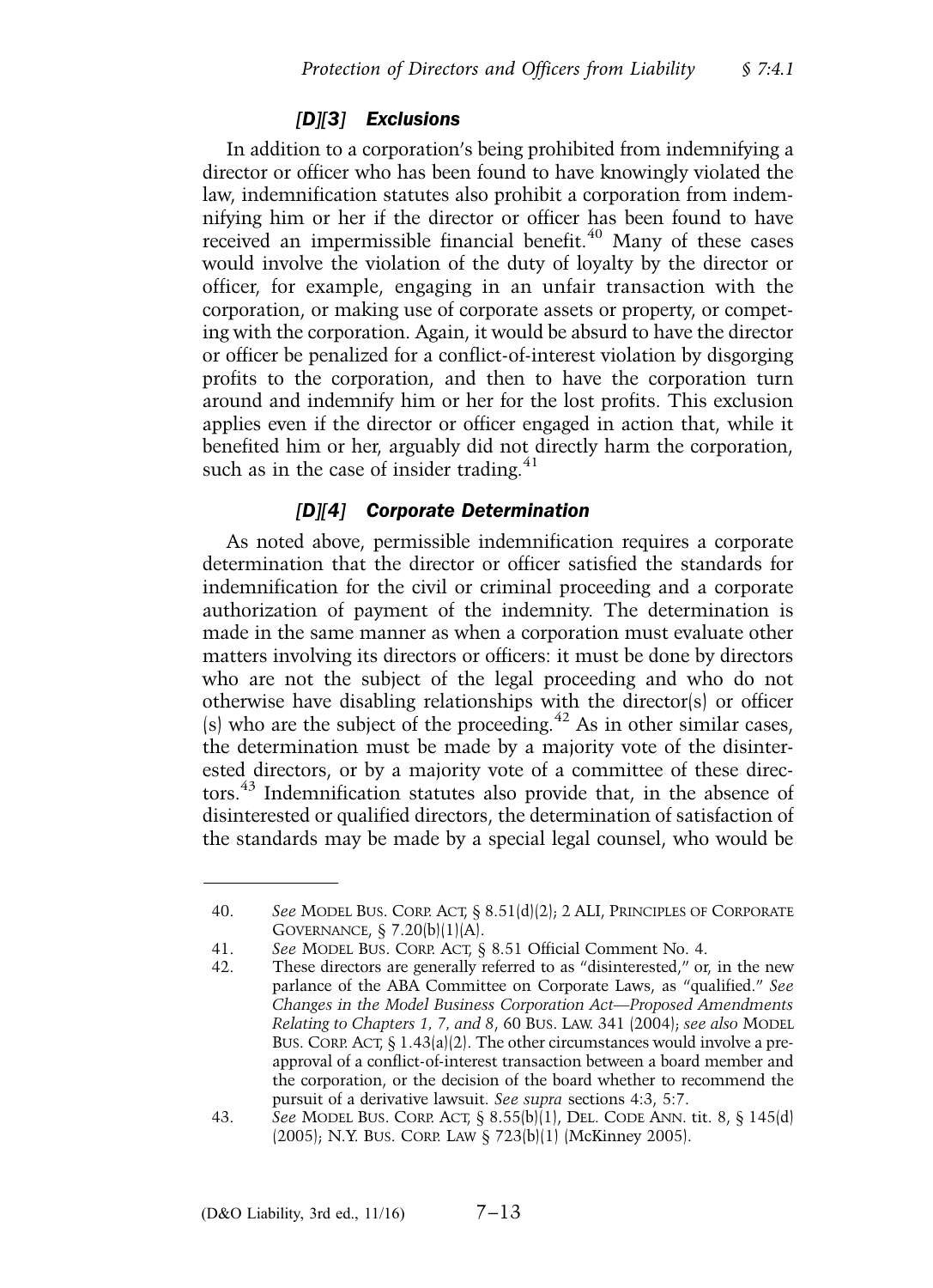appointed only for this matter and who would not have a relationship with the involved directors or officers, or by the shareholders (excluding the vote of the shares of the director(s) or officer(s) involved).  $^{44}$  The determination does not suffice, however; there must also be a corporate authorization of the indemnification payment. Again, this may be done in the same manner as the determination, except that the special legal counsel cannot by law authorize a corporate payment, which is a board function.<sup>45</sup> In this case, in the absence of disinterested directors, the interested board must make the authorization.<sup>46</sup> That it is making this authorization upon the special legal counsel's determination may help insulate the board from a subsequent shareholder challenge that the indemnification payment violated the board's fiduciary duties.

## *[D][5] Shareholder Disclosure*

The ALI recommends that an actual indemnification of a director or officer (as well as an advancement of expenses, as discussed below) should be reported to the corporation's shareholders.<sup>47</sup> SEC rules also provide that, when engaged in a public capital raising, a corporation must disclose the "general effect" of any indemnification rights of its directors or officers, among others.<sup>48</sup> In addition, if these indemnification rights include indemnification for liabilities under the Securities Act, the company must disclose the SEC's view that this indemnification is against public policy.<sup>49</sup>

# [E] Mandatory Indemnification

Indemnification statutes also provide for mandatory indemnification of directors and officers: In certain circumstances, the company is obligated to indemnify them for litigation expenses. The Model Act and the ALI provide that an officer or director be "wholly successful" in the lawsuit in order to be entitled to this indemnification.<sup>50</sup> This

<sup>44.</sup> *See* MODEL BUS. CORP. ACT, § 8.55(b)(2), (3), DEL. CODE ANN. tit. 8, § 145 (d) (2005); N.Y. BUS. CORP. LAW § 723(b)(2) (McKinney 2005).

<sup>45.</sup> It would also appear that the shareholders cannot authorize a corporate payment, although they could ratify a board's authorization.

<sup>46.</sup> *See* MODEL BUS. CORP. ACT, § 8.55(c). The MBCA explains that this kind of authorization is a legal necessity. *See* MODEL BUS. CORP. ACT § 8.55 Official Comment.

<sup>47.</sup> See 2 ALI, PRINCIPLES OF CORPORATE GOVERNANCE, § 7.20(d). *See also* N.Y. BUS. CORP. LAW § 725(c) (McKinney 2005) (requiring disclosure to shareholders).

<sup>48.</sup> *See* 17 C.F.R. § 229.702 (2005). This is a disclosure item in the SEC's capital raising forms, such as Form S-1 and Form S-3.

<sup>49.</sup> *See id*. § 229.510.

<sup>50.</sup> *See* MODEL BUS. CORP. ACT, § 8.52; 2 ALI, PRINCIPLES OF CORPORATE GOVERNANCE, § 7.20(a)(3)(A).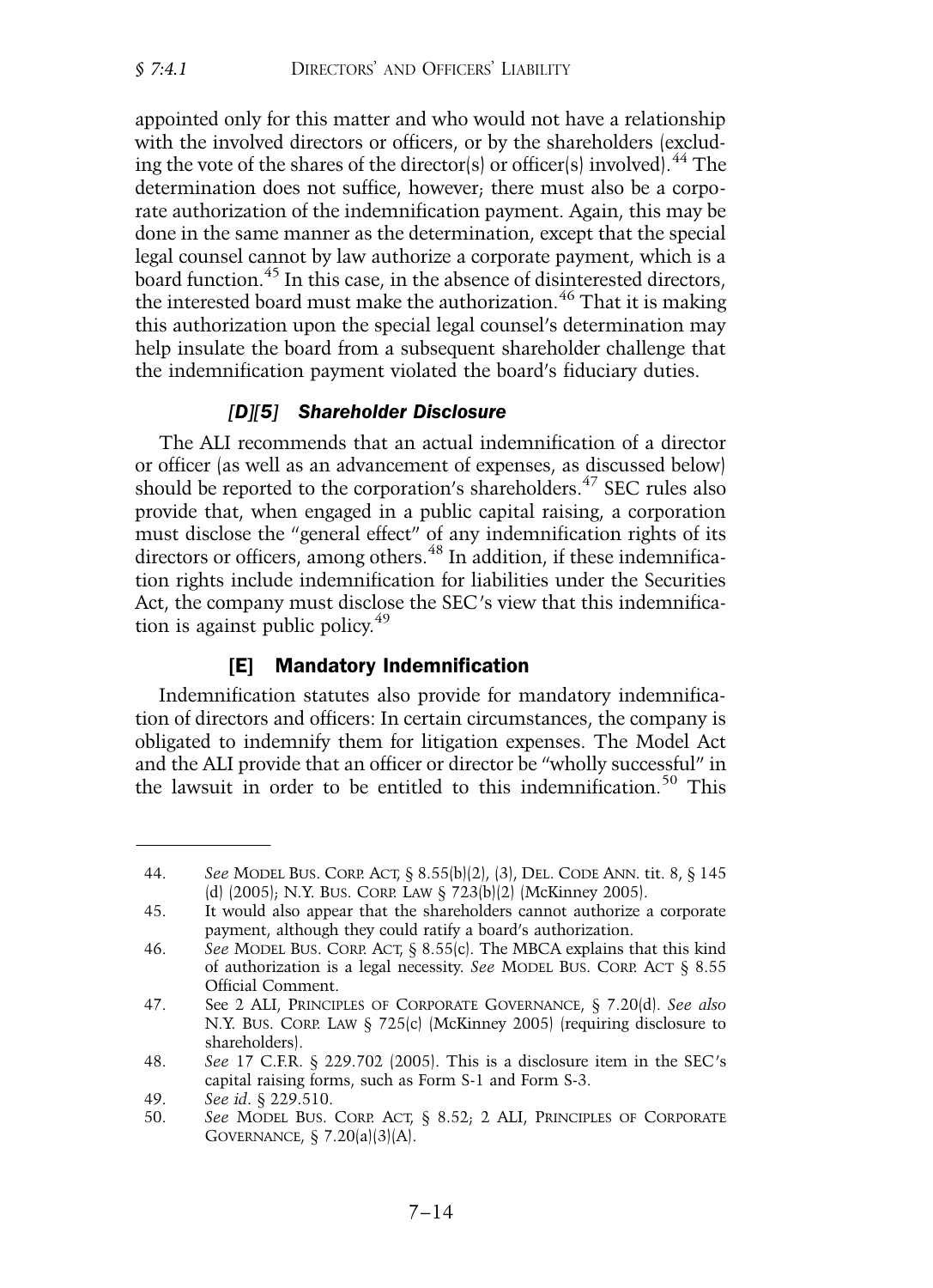approach would exclude situations where the officer or director has bargained with the opposing party, such as a prosecutor, to obtain a plea on a lesser charge and/or to have certain claims or counts dropped.<sup>51</sup> Mandatory indemnification also demands that the litigation be finally resolved, with all appeals exhausted. The phrasing in the model acts is that the officer or director need be "wholly successful, on the merits or otherwise." This suggests that he or she is entitled to indemnification even if the lawsuit is finally disposed of on a procedural issue, such as the statute of limitations.

Actual indemnification statutes, and the jurisprudence on them, are more liberal than the model acts with respect to mandatory indemnification. Delaware law provides this kind of indemnification to any "present or former director or officer" who has been "successful on the merits or otherwise" in any action or "in defense of any claim, issue or matter therein."<sup>52</sup> The implication of this language is that an officer or director is entitled to indemnification as to individual claims or issues, even those dismissed or bargained away; he or she need not be "wholly successful" in the entire action or proceeding.<sup>53</sup> This would require apportionment of indemnification as to the claims on which the director or officer has prevailed. Indemnification may also be mandated in cases where the lawsuit alleging claims against the officer or director has been settled, provided that he or she makes no admission of liability.<sup>54</sup> In addition, mandatory indemnification is not exclusive. An officer or director is always eligible for permissive indemnification if he or she is not entitled to mandatory indemnification and satisfies the conditions for permissive indemnification.

A recent decision involving both permissive and mandatory indemnification is *Hermelin v. K-V Pharmaceutical Co*. <sup>55</sup> There the CEO of K-V Pharmaceutical, Hermelin, and the company itself faced numerous civil and criminal actions because of its marketing of "oversized" pills. Hermelin claimed that he was entitled to mandatory or

<sup>51.</sup> *See* MODEL BUS. CORP. ACT, § 8.52 Official Comment.

<sup>52.</sup> *See* DEL. CODE ANN. tit. 8, § 145(c) (2005); *see also* N.Y. BUS. CORP. LAW § 723(a) (McKinney 2005) (referring to "successful").

<sup>53.</sup> *See* Merritt-Chapman & Scott Corp. v. Wolfson, 321 A.2d 138 (Del. Sup. Ct. 1974); *see also In re* Adelphia Commc'ns Corp., 323 B.R. 345, 380–83 (Bankr. S.D.N.Y. 2005) (finding that mandatory indemnification is allowed under Delaware law even if an officer is partially successful, and that "wholly successful" means, in relevant jurisdictions, that an officer has not been convicted or pled guilty to any criminal offense).

<sup>54.</sup> This is an area of the law that is subject to the jurisprudence of individual jurisdictions. *See*, *e.g.*, Wisener v. Air Exp. Int'l Corp., 583 F.2d 579 (2d Cir. 1978) (interpreting Illinois law to allow indemnification in settlement); Waltuch v. Conticommodity Servs., Inc., 88 F.3d 87 (2d Cir. 1996) (same for Delaware law).

<sup>55.</sup> Hermelin v. K-V Pharm. Co., 54 A.3d 1093 (Del. Ch. 2012).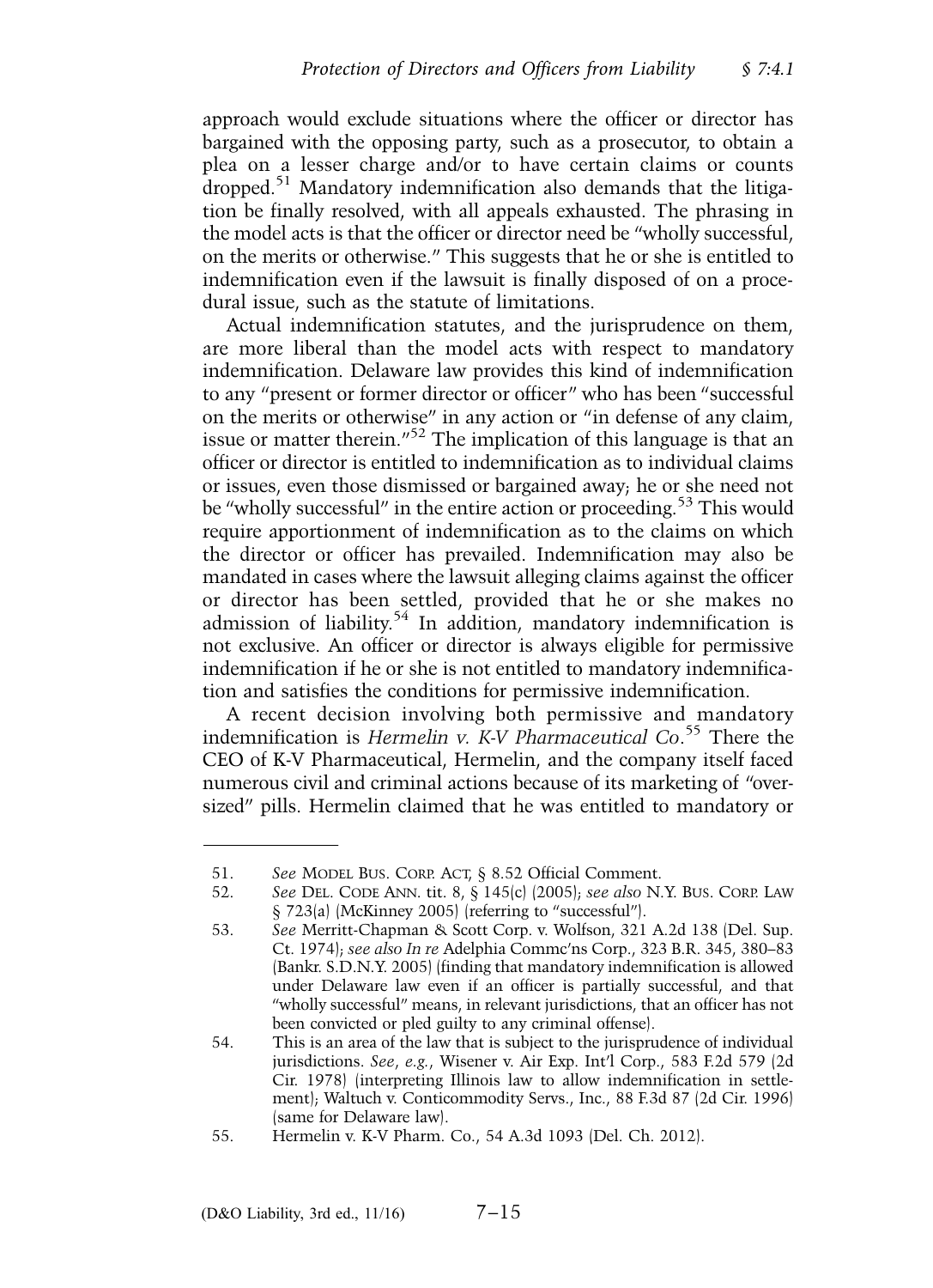permissive indemnification with respect to his costs and penalties associated with all of the proceedings. Vice Chancellor Glasscock only partly agreed with his contentions. He first summarily dismissed Hermelin's argument that he was entitled to indemnification for Hermelin's legal action to prevent a reporter from obtaining records of Hermelin's time in a county jail (part of his punishment for a criminal violation to be discussed below), since such actions were explicitly excluded by the indemnification contract. Thus, Hermelin had to repay to the company any amounts advanced to him for legal fees on this matter. The vice chancellor then considered whether Hermelin was entitled to mandatory indemnification with respect to three criminal and civil matters, which turned on whether he was "successful on the merits or otherwise" in them. In the court's view, this determination turned entirely on the outcome of the proceeding, that is, whether an indemnitee like Hermelin avoided a bad result. He concluded that Hermelin was not entitled to mandatory indemnification on the criminal charges against him, to which he had pled guilty and received a fine and a thirty-day jail sentence. That Hermelin avoided expense by pleading guilty did not alter the fact that the outcome of the criminal proceeding was not a success. Similarly, the court reasoned that Hermelin was unsuccessful in a Health and Human Services' proceeding to determine whether he should be excluded from future participation in federal healthcare programs (he was so excluded for twenty years). The court found irrelevant that Hermelin was not fined by the agency or that he helped his company avoid its own exclusion. By contrast, Vice Chancellor Glasscock found Hermelin entitled to mandatory indemnification with respect to a Food and Drug Administration consent decree relating to him, among other parties, since that decree literally imposed no restrictions on him.

The court then had to consider whether Hermelin was entitled to permissive indemnification for his expenses in the criminal action and the Department of Health and Human Services (HHS) proceeding, which would turn on whether, despite the adverse outcomes noted above, he had acted in good faith. The Vice Chancellor noted that the outcome of a trial or proceeding was not determinative of this issue unless the trial or proceeding had explicitly dealt with this matter (such as by a finding that the defendant had acted with scienter). But neither the criminal action (Hermelin pled guilty to a misdemeanor imposing strict liability upon a responsible corporate officer) nor the HHS proceeding addressed the good faith matter. Thus, Vice Chancellor Glasscock ordered trial on this issue of good faith for the purpose of determining Hermelin's eligibility for permissive indemnification and limited discovery in preparation for the trial to the evidence relating to it.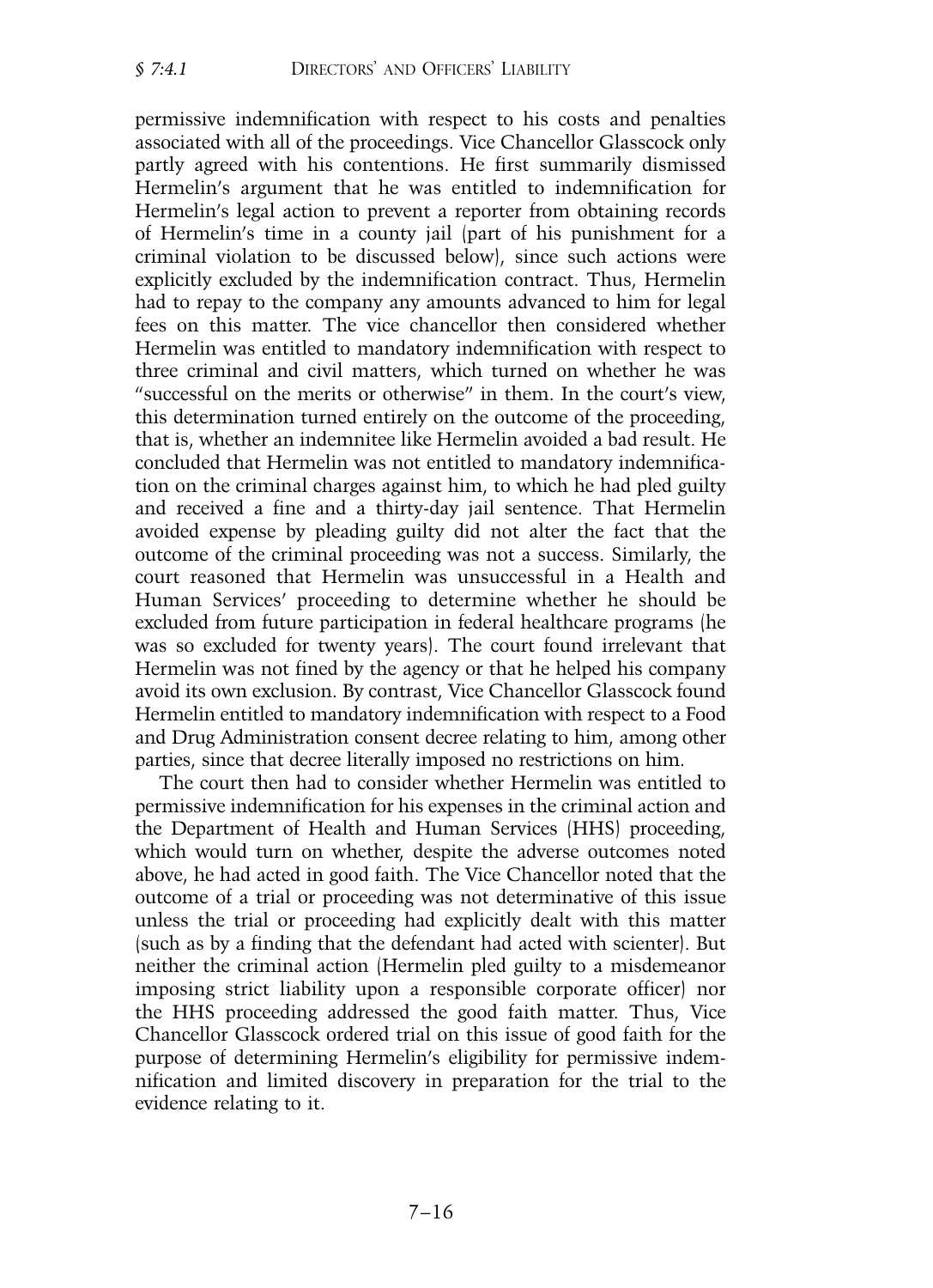# [F] Advancement of Defense Costs to Directors and **Officers**

Expenses, particularly attorneys' fees, incurred by a director or officer in defending against lawsuits can be significant and can impose a financial burden on all but the wealthiest of individuals. If a director or officer has to pay them himself or herself and then seek indemnification from the corporation upon the final resolution of the action, which might take years, this could prove ruinous wholly apart from whether the director or officer is ultimately found to have engaged in wrongdoing. This would certainly have a chilling effect on corporations' ability to attract good directors and officers. To encourage competent persons to direct enterprises and to take risks and therefore corporate statutes authorize, but do not require, corporations to finance the defense of directors and officers and, for that purpose, to pay in advance their defense expenses.

Indemnification statutes provide for the advance payment of defense expenses.<sup>56</sup> Generally, this advancement is subject to conditions. The basic condition is that the director or officer undertake<sup>57</sup> to

This Undertaking is given by the undersigned to [Company], a Delaware corporation, in his capacity as a current or former officer of the Company in connection with the advancement of attorneys' fees, costs, and expenses incurred by the undersigned in connection with the following lawsuits [Captions] (the "Action"). The undersigned has become involved in the Action arising out of his executive position with the Company. The undersigned hereby affirms that, with respect to the facts and circumstances related to the Action, he acted in good faith and in a manner he believed was in or not opposed to the best interests of the Company. The undersigned agrees that, if it is ultimately and finally determined that he is not entitled to be indemnified, he will reimburse the Company for all fees, costs and expenses advanced on behalf of the undersigned in connection with the Action to the extent required by his Indemnification Agreement, the Company's Articles and Bylaws, and the law of the State of Delaware.

<sup>56.</sup> *See* Envirokare Tech, Inc. v. Pappas, 420 F. Supp. 2d 291, 293–94 (S.D.N.Y. 2006) (holding that Sarbanes-Oxley's prohibition on a public company's making personal loans to executives does not bar a company's advancement for litigation expenses).

<sup>57.</sup> These "undertakings" are frequently an evergreen provision in a director's or officer's indemnification agreement with the company. These provisions state that the director or officer in signing the agreement agrees to undertake to pay advanced fees and costs if he or she ultimately is not indemnified. For instances in which the director or officer does not have an indemnification agreement or does not have such a provision in their indemnification agreement, company counsel will provide the director or officer with a short "undertaking" in connection with any litigation or other proceeding against the director or officer. An example of the language used in these undertakings is as follows: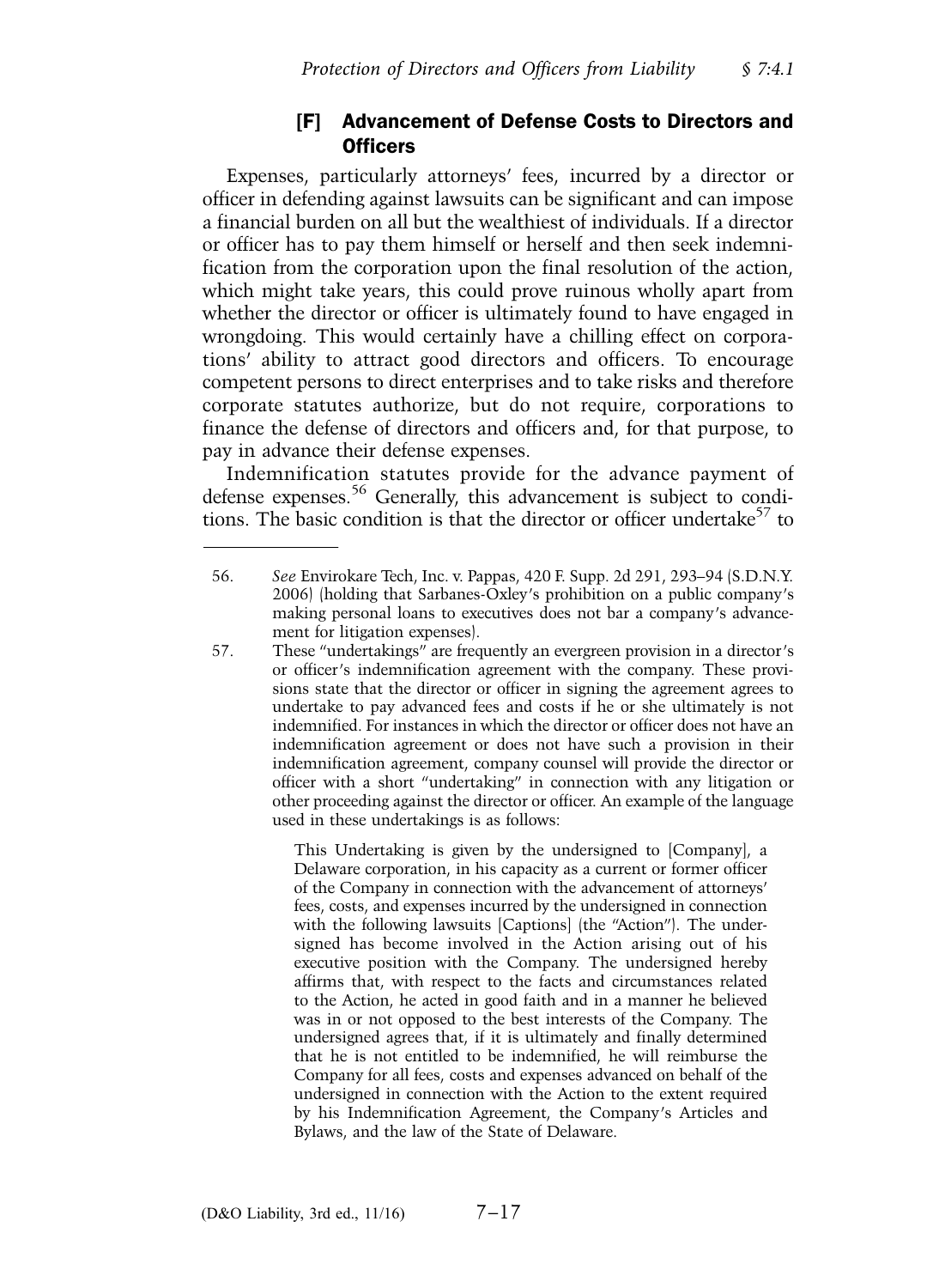repay the advance if it is ultimately determined that he or she is not entitled to indemnification, whether mandatory or permissible, under the indemnification statutes or otherwise.<sup>58</sup> The MBCA adds several other conditions for the advance, only some of which are reflected in actual statutes or in the jurisprudence interpreting them. It provides that the director or officer must affirm in writing his or her "good faith belief" that he or she has met the "relevant standard of conduct" for permissible indemnification or for exculpation from liability under a charter provision.<sup>59</sup> It also stipulates that the advance must be authorized by disinterested (or in the new parlance "qualified") directors or by the shareholders (excluding the votes of any interested directors)—a requirement not generally seen in the statutes.<sup>60</sup> It explains, however, that the directors or shareholders authorizing the advance are under no obligation to inquire into the merits of the claims asserted against the director or officer, although they may condition the advance as they see fit.<sup>61</sup> Indeed, courts emphasize that advancement and indemnification are two separate issues, and the former is not contingent upon the latter.<sup>62</sup> It also provides that the advance need not be secured nor be based upon the ability of the director to repay it, with the policy being that no distinction must be made among directors that would discourage the less affluent from serving on boards—a position generally reflected in the cases on advances.<sup>63</sup>

As discussed further below, the advance may be provided pursuant to a separate agreement between directors and officers and the

60. *See id.* § 8.53(c). The MBCA allows for a vote of interested directors where there are fewer than two disinterested directors. *See In re* Adelphia Commc'ns Corp., 323 B.R. 345, 384–86 (Bankr. S.D.N.Y. 2005) (finding that in jurisdictions, like Delaware, where advancement is not mandatory, directors must evaluate whether it can be done in the best interests of the corporation, and their decision must be scrutinized for entire fairness if they are interested in the advancement).

62. *See*, *e.g.*, Brady v. i2 Techs. Inc., No. Civ. A. 1543-N, 2005 WL 3691286 (Del. Ch. Dec. 14, 2005) (holding that an agreement executed at the time of CEO's resignation that dealt with, among other things, indemnification did not affect CEO's advancement rights under prior agreement, because second agreement did not specifically address advancement).

<sup>58.</sup> *See*, *e.g.*, DEL. CODE ANN. tit. 8, § 145(e) (2005); N.Y. BUS. CORP. LAW §§ 723(c), 725(a) (McKinney 2005); *see also* 2 ALI, PRINCIPLES OF CORPO-RATE GOVERNANCE,  $\S$  7.20(a)(2). For an interesting story on potential payback of advancement by Rajat Gupta, a former Goldman Sachs director convicted of insider trading, see Peter Lattman, *Goldman Stuck with a Defense Tab, and Awaiting a Payback*, N.Y. TIMES: DEALBOOK (June 18, 2012).

<sup>59.</sup> *See* MODEL BUS. CORP. ACT, § 8.53(a)(1). This written affirmation requirement has been adopted by a number of states.

<sup>61.</sup> *See id.* § 8.53 Official Comment.

<sup>63.</sup> *See* MODEL BUS. CORP. ACT, § 8.53(b) & Official Comment.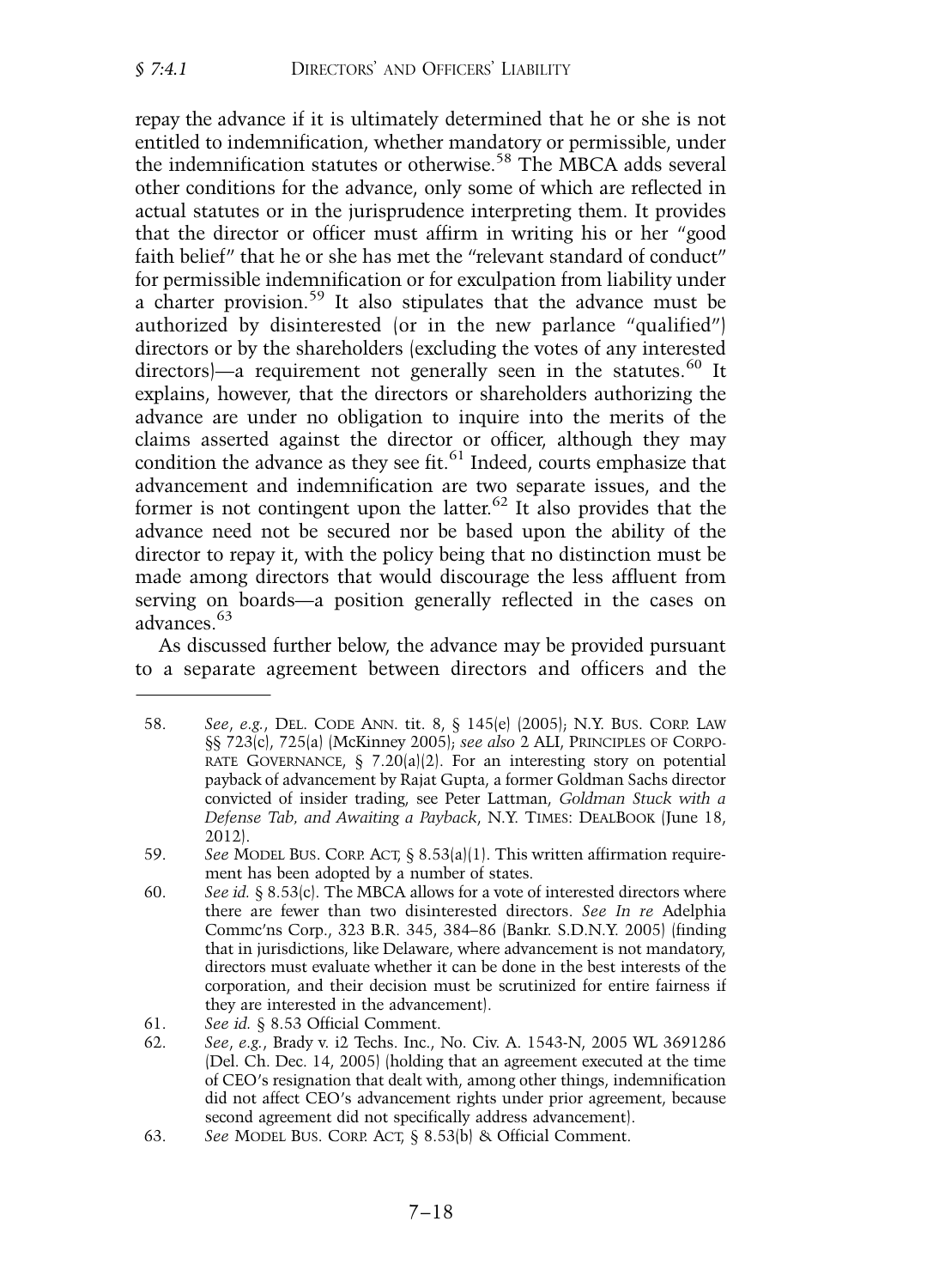corporation, or pursuant to a bylaw or charter provision, which may be broader or narrower than the applicable statute.<sup>64</sup> A complete understanding of a director's or officer's right to advancement requires an evaluation of any such provision.

A Delaware Supreme Court case highlights issues raised in the advancement context, where a company resisted giving an officer an advance. In *Homestore, Inc. v. Tafeen*, <sup>65</sup> Peter Tafeen, a former officer of Homestore, applied for advancement of expenses relating to investigations, civil proceedings, and criminal actions in which he was a defendant because of his alleged role in Homestore's accounting fraud. Homestore's bylaws provided for a mandatory advancement of expenses, without any conditions, for present and former directors and officers, who, under the bylaws, would be indemnified to the fullest extent of Delaware law.<sup>66</sup> Homestore would make the advance, but only if Tafeen agreed to a list of conditions, which he refused to do. The Court of Chancery directed Homestore to make the advancement, but Homestore appealed this decision.

In considering Homestore's defenses, the Delaware Supreme Court noted the importance of advancement:

Advancement is an especially important corollary to indemnification as an inducement for attracting capable individuals into corporate service. Advancement provides corporate officials with immediate interim relief from the personal out-of-pocket financial burden of paying the significant on-going expenses inevitably involved with investigations and legal proceedings.<sup>67</sup>

The court observed that section 145(e) of the Delaware Code did not require any specific undertaking or condition for an advancement to former officers or directors, although a corporation would be free to add conditions in its certificate or bylaws. In this case, Homestore had made advancement unconditional. The court also observed that indemnification and advancement were separate and distinct: the right to an advancement was not dependent upon a director's or officer's right to indemnification (although an officer or director would

<sup>64.</sup> *See*, *e.g.*, Underbrink v. Warrior Energy Servs. Corp., C.A. No. 2982-VCP, 2008 WL 2262316 (Del. Ch. May 30, 2008) (applying business judgment review to adoption of an advancement bylaw by written consent of the board, where bylaw would have retroactive effect with respect to adopting directors).

<sup>65.</sup> Homestore, Inc. v. Tafeen, 888 A.2d 204 (Del. 2005).

<sup>66.</sup> Delaware law imposes no condition on the advancement of expenses for former officers or directors, although it does require an undertaking for a present officer or director to repay the advance if it is later found that he or she was not entitled to it. *See* DEL. CODE ANN. tit. 8, § 145(e) (2006).

<sup>67.</sup> *Homestore*, 888 A.2d at 211 (footnote omitted).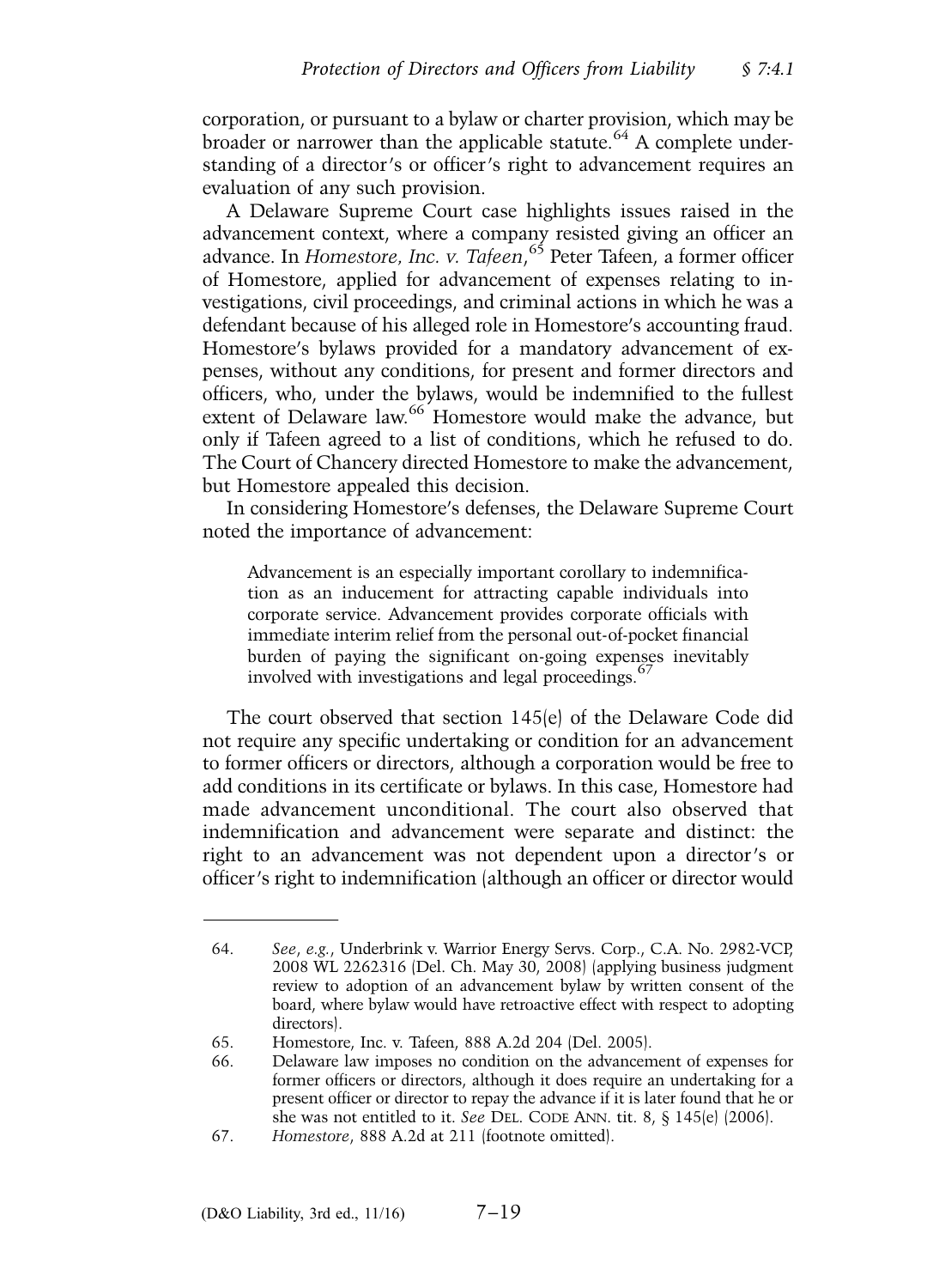have to repay the advance if it were later found that he or she was not entitled to indemnification).<sup>68</sup> Accordingly, any proceeding involving an advancement was generally summary in nature.<sup>69</sup>

The court then disposed of Homestore's objections to making the advancement. Homestore had argued that Tafeen was not entitled to advancement, because the proceedings for which he sought advancement dealt with conduct in which he allegedly enriched himself, which would take him out of the indemnification's requirement that they be based upon his official capacity. The court, however, rejected the alleged motivation of an officer or director as a justification for denying the advancement. As it noted:

Accordingly, we hold that if there is a nexus or causal connection between any of the underlying proceedings contemplated by section 145(e) and one's official corporate capacity, those proceedings are "by reason of the fact" that one was a corporate officer, without regard to one's motivation for engaging in that conduct.<sup>70</sup>

It also rejected Homestore's defense, on equitable grounds, that Tafeen had "unclean hands" in asking for the advancement when he was attempting to make himself judgment-proof by placing his assets in his Florida home, which, under Florida law, could not be attached if it were later found that he was not entitled to indemnification and if he refused to repay the advancement. The court did not dispute that this defense was valid, but agreed with the Court of Chancery that the facts in this case did not support it.

In *Sun-Times Media Group, Inc. v. Black*, <sup>71</sup> Vice Chancellor Strine considered the question of what constituted a "final disposition" of a

<sup>68.</sup> *See id.* at 212–13.

<sup>69.</sup> *See also* Kaung v. Cole Nat'l Corp., 884 A.2d 500, 508–10 (Del. 2005) (ruling that Court of Chancery erred when, in a proceeding to determine an officer's right to an advancement of expenses, it resolved the issue of the corporation's recoupment of previous advancements, and pointing out that this proceeding is a summary one); 2005 WL 3462250 (Del. Ch. Dec. 13, 2005) (after remand from Delaware Supreme Court, Court of Chancery denying request for attorney fees for lawsuit seeking advancement because officer had not prevailed in his seeking of advancement, but only as to the denial of recoupment of former advances).

<sup>70.</sup> *See Homestore*, 888 A.2d at 214 (footnote omitted); *see also* Brown v. LiveOps, Inc., 903 A.2d 324 (Del. Ch. 2006) (following *Homestore* and requiring that advancement be enforced where former director and officer was sued by company for, among other things, misusing its proprietary information, because there was a nexus between the claims against him and his former positions; decision came despite company's effort to remove any mention of officer's former position with it in the company's amended complaint).

<sup>71.</sup> Sun-Times Media Grp., Inc. v. Black, 954 A.2d 380 (Del. Ch. 2008).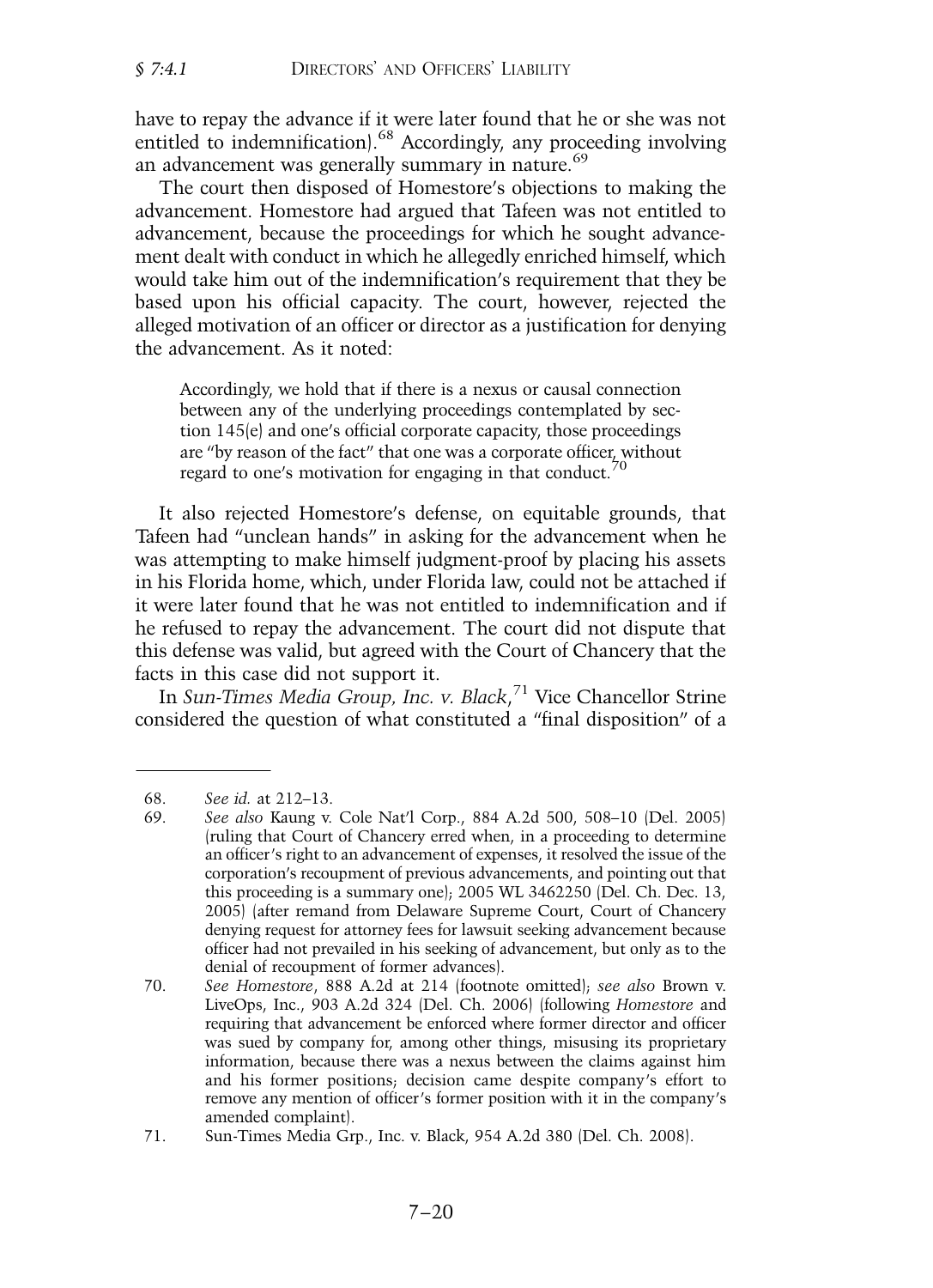criminal action for advancement purposes. The case concerned the obligation of the *Sun-Times* to continue to advance defense expenses to Conrad Black and others after they had been convicted of criminal offenses at the trial court level, with the *Sun-Times* taking the position that its advancement obligations were at an end. Finding the Delaware case law on this point to be inconclusive (but law from other jurisdictions to be supportive of his conclusion), the Vice Chancellor read the words "final disposition" in the context of section 145(e) to mean "the final, non-appealable conclusion of a proceeding."<sup>72</sup> He also observed that policy reasons of encouraging individuals to serve as directors and officers supported his perspective:

Here, in interpreting final disposition, I have already found that the most common and natural usage of that term is the final, nonappealable conclusion of a proceeding. Applying the policy gloss in favor of advancement to corporate officials only strengthens the view that a final disposition is not reached until there is a final, non-appealable conclusion to a proceeding. To find otherwise would be to interpret § 145(e) as creating a patchwork system of advancement that fails to provide advancement to officials for the appeal of an adverse trial court judgment. Moreover, doing so would contradict Delaware's policy of encouraging officials to resist unjustified lawsuits by discouraging them from appealing adverse trial court judgments. In turn, that might discourage qualified individuals from serving at Delaware corporations.<sup>73</sup>

Thus, under this decision there must be advancement of defense expenses until a director's rights of appeal have been exhausted.<sup>74</sup>

<sup>72.</sup> *Id.* at 397.

<sup>73.</sup> *Id.* at 404–05 (footnote omitted).<br>74. See also Barrett v. Am. Country 74. *See also* Barrett v. Am. Country Holdings, Inc., 951 A.2d 735 (Del. Ch. 2008). In this odd case, the directors had almost used up D&O coverage for advancement of expenses and thus sought statutory advancement from their company, which was suing them. The company conditioned the advancement on the directors' confessing judgment and assigning any of their rights under the D&O policy to the company (which was in a dispute with the D&O insurer). Vice Chancellor Strine found that the directors were unconditionally entitled to advancement. For a discussion of this and other recent Delaware D&O cases, see Joseph M. McLaughlin, *Directors' and Officers' Liability*, N.Y.L.J., Oct. 9, 2008. *See also* Westar Energy, Inc. v. Lake, 552 F.3d 1215 (10th Cir. 2009) (upholding preliminary injunction directing corporation (incorporated under Kansas law) to advance to former director and officer attorney fees for his defense expenses in criminal proceedings). *But see In re* HealthSouth Corp. Sec. Litig., 572 F.3d 854 (11th Cir. 2009) (upholding a settlement's bar order that extinguished corporation's contractual obligation to advance legal fees to Richard Scrushy, the former CEO and a non-settling defendant in the action).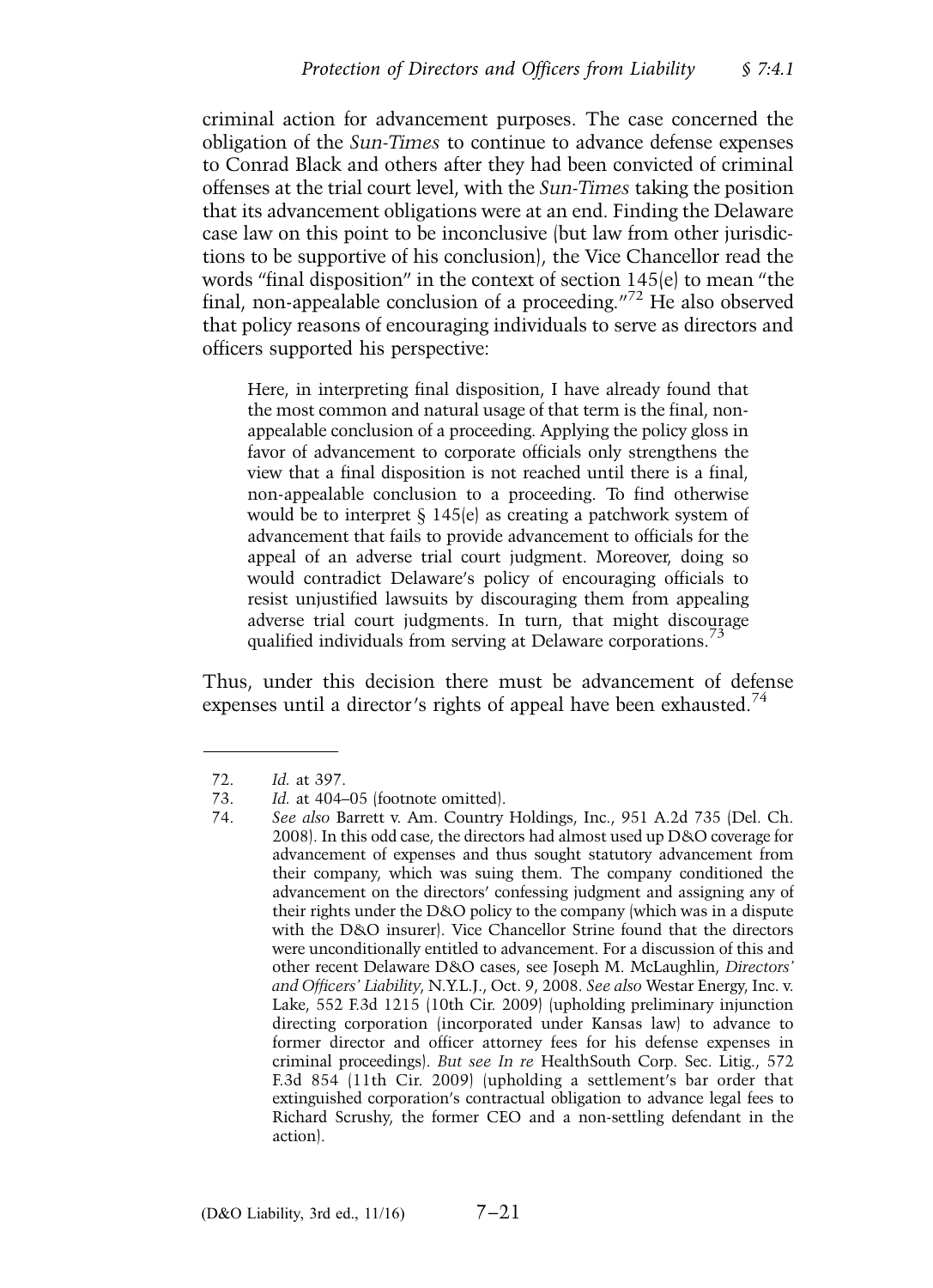Directors and officers are not always so successful in advancement litigation, however. In *Happ v. Corning, Inc.*, <sup>75</sup> Robert Happ served as a director of Galileo, a Delaware corporation, which provided indemnification by bylaw and contract and advancement if a director supplied an undertaking that he or she would repay the advance if it were later determined that he or she was not entitled to indemnification. The indemnification and advancement rights were basically in line with Delaware law. When the SEC brought a civil lawsuit against Happ for a violation of federal insider trading law in his sale of his company's shares, Corning (which had acquired Galileo) insisted that his undertaking of repayment state that Happ would repay the advance "if it were 'finally determined' that he 'wrongfully used material non-public information of Galileo Corp . . . for personal gain, either with intent or recklessly, in selling shares of Galileo stock.'"<sup>76</sup> Happ was found guilty of insider trading, and in a separate trial over the amount of the advancement he was ordered to repay it pursuant to his undertaking.

The Court of Appeals for the First Circuit upheld the order of repayment. The court first rejected Happ's argument that the undertaking, which was more specific than what was provided under Delaware law (which requires repayment if it is found that the director or officer is not entitled to indemnification), was procured by duress. It found that it was not unlawful or wrongful for Corning to insist upon the specific wording of the undertaking, and Happ had recourse at that time if he disagreed with it.<sup>77</sup> The court next observed that even if Happ's entitlement to the advancement were judged by the Delaware law standard (not by the undertaking), which requires indemnification where the director acted in good faith and with a reasonable belief that his or her actions were in the best interests of the company, he would likely not satisfy it and would have to repay the advance.<sup>78</sup>

In an interesting decision, *Schoon v. Troy Corp.*, <sup>79</sup> Vice Chancellor Lamb of the Delaware Court of Chancery determined that a former director was not entitled to advancement, because the corporation had changed its bylaw to eliminate this right before the corporation itself brought suit against the former director for breach of his fiduciary duty. The corporation, Troy Corp., had previously provided indemnification and advancement rights to existing and former directors, but removed the latter from the advancement (but not indemnification) coverage a little over a month before bringing the fiduciary duty claims. The claims were based upon allegations that the former

<sup>75.</sup> Happ v. Corning, Inc., 466 F.3d 41 (1st Cir. 2006).

<sup>76.</sup> *Id*. at 43.

<sup>77.</sup> *See id*. at 45.

<sup>78.</sup> *See id*. at 46.

<sup>79.</sup> Schoon v. Troy Corp., 948 A.2d 1157 (Del. Ch. 2008).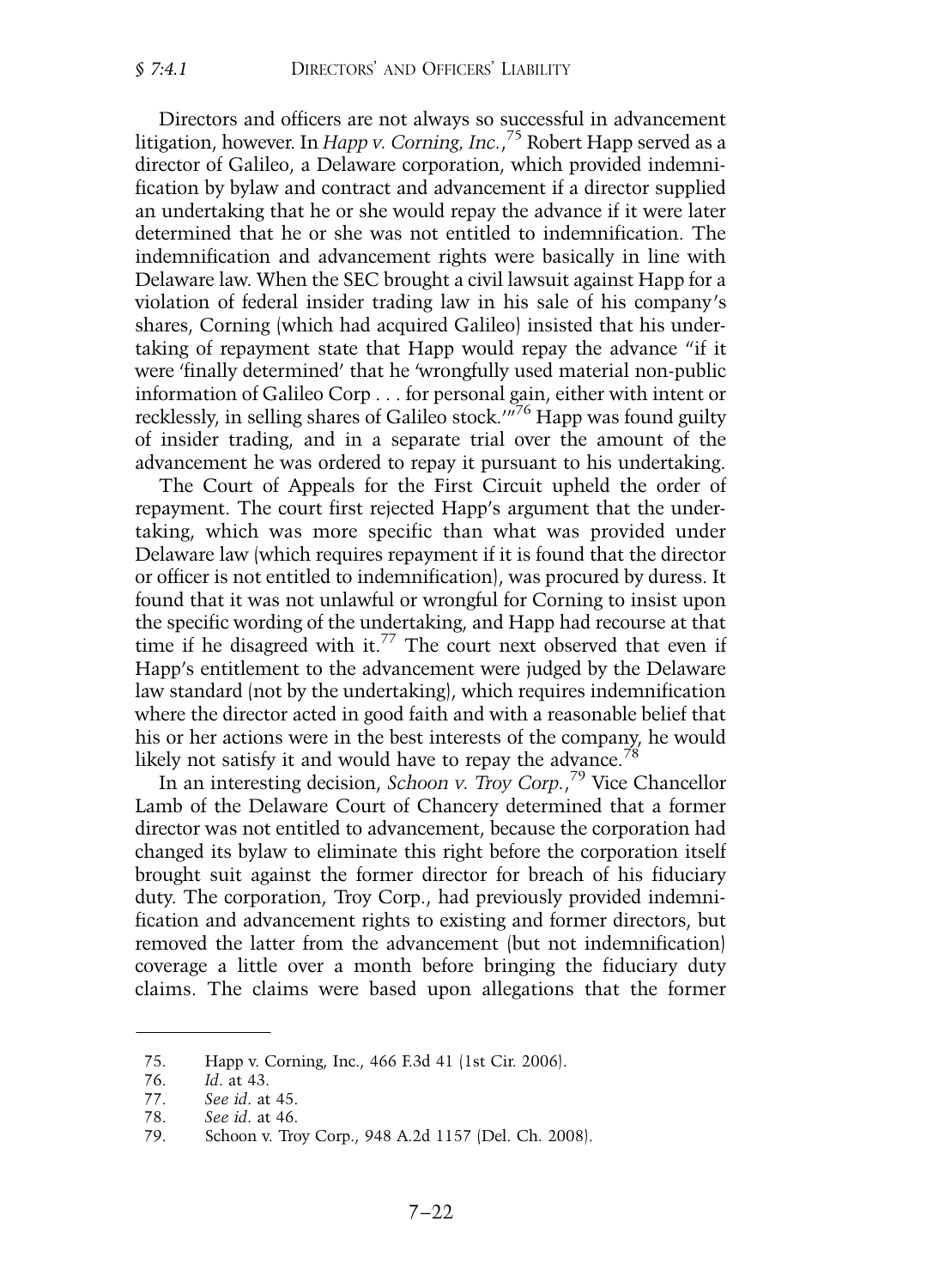director had acted for the benefit of the controlling shareholder whom he represented on Troy's board, rather than for Troy. The Vice Chancellor rejected the former director's argument that the right to advancement "vests" when a director takes office with a bylaw in force granting him this right and concluded, instead, that it is triggered only by the onset of litigation against the director. Since, the court reasoned, Troy brought its fiduciary duty claims after the amendment to the bylaw, the former director no longer had any right to advancement. Practitioners were concerned that, in light of this decision, which could be read to extend to the indemnification right as well. directors and officers had to ensure that their contractual indemnification and advancement rights with the corporation were strong enough to withstand this kind of unilateral amendment by the corporation.<sup>80</sup> However, reversing the effect of the *Schoon* decision, the Delaware legislature amended section 145(f) to clarify that a director or officer is entitled to the indemnification and advancement rights existing at the time of the breach or other violation that is the basis for a later civil or criminal proceeding, unless the bylaws specifically provide otherwise.<sup>8</sup>

It may happen that the proceedings against the director or officer terminate without any determination as to his or her liability. In these circumstances, the board, the appropriate board committee, or the shareholders must make a determination whether the director or officer is entitled to permissible indemnification and thus need not repay the advance. The ALI observes that it is always in the board's

<sup>80.</sup> *See, e.g.*, Andrew R. Brownstein et al., Indemnification and Expense Advancement Bylaws Should Be Reviewed in Light of Delaware Decision (Wachtell, Lipton, Rosen & Katz May 29, 2008); David A. Katz & Laura A. McIntosh, *Corporate Governance*, N.Y.L.J., July 24, 2008 (recommending, among other things, that bylaws state that indemnification rights vest when person becomes director, that they state that no amendment to them can adversely affect director, and that individual indemnification agreements cannot be amended without director's consent). A board may simply reserve to itself the decision to advance defense costs. Such a decision, if pursuant to the corporation's bylaws, will be upheld. *See* Miller v. Palladium Indus., Inc., C.A. No. 7475-VCN, 2012 WL 6740254 (Del. Ch. Dec. 31, 2012), *aff'd*, 72 A.3d 502 (Del. Sup. 2013).

<sup>81.</sup> *See* DEL. CODE ANN. tit. 8, § 145(f) (2009) ("A right to indemnification or to advancement of expenses arising under a provision of the certificate of incorporation or a bylaw shall not be eliminated or impaired by an amendment to such provision after the occurrence of the act or omission that is the subject of the civil, criminal, administrative or investigative action, suit or proceeding for which indemnification or advancement of expenses is sought, unless the provision in effect at the time of such act or omission explicitly authorizes such elimination or impairment after such action or omission has occurred.")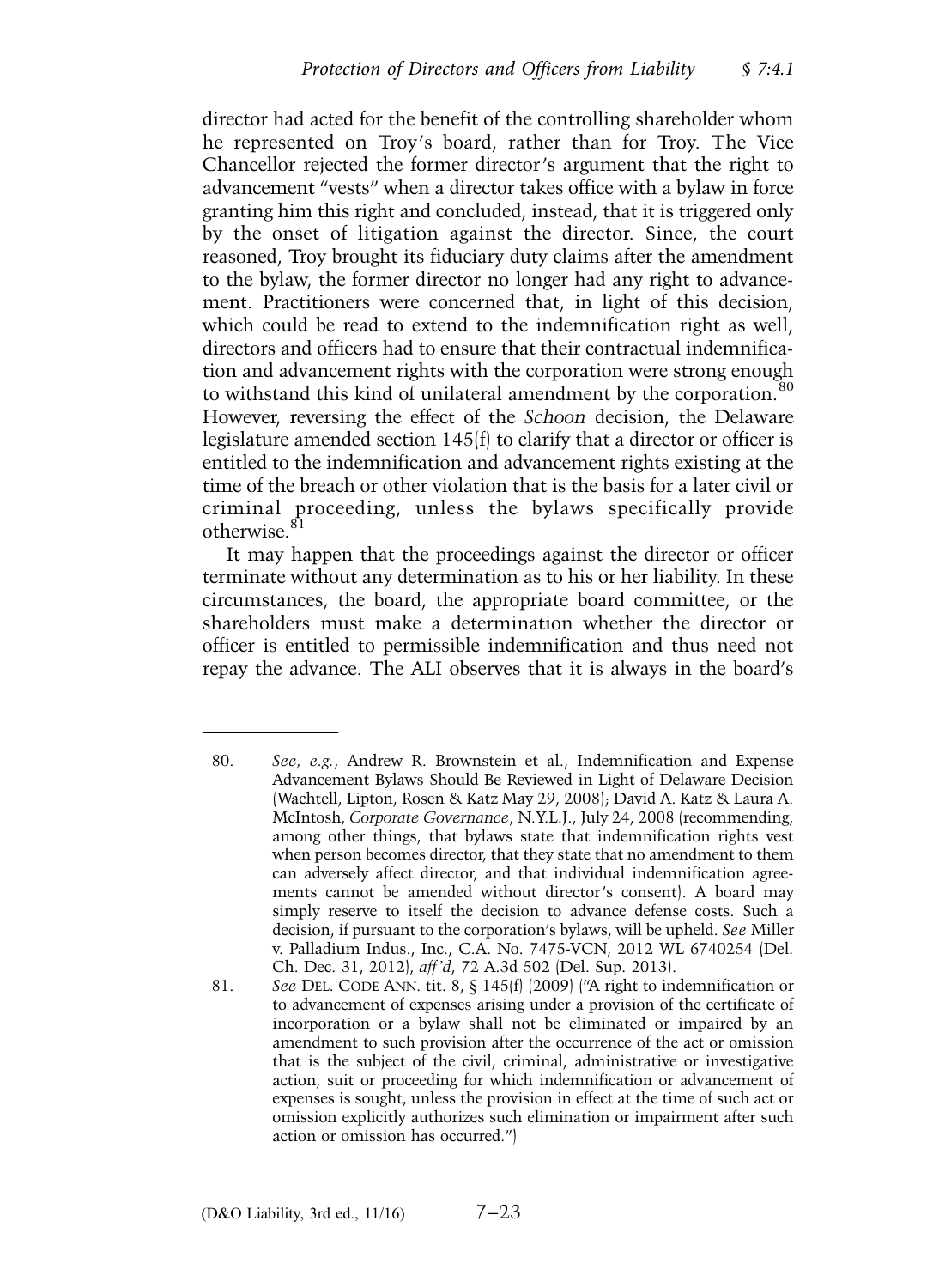business judgment to waive any claim that it might have against a director or officer for repayment of expenses (for example, where he or she is not entitled to mandatory or permissible indemnification), although any waiver as to advanced expenses for a derivative suit where the director or officer has been found liable demands court approval.<sup>82</sup>

## [G] Court-Ordered Indemnification

Indemnification statutes authorize a court to order indemnification, as well as advancement of expenses, in a number of cases upon the application of a director or officer. Most obviously, a court will order indemnification where the director or officer has satisfied the requirements for mandatory indemnification.<sup>83</sup> Where indemnification rights are provided for in a corporation's charter, bylaws, or in a separate indemnification contract, a court could be asked by a director or officer to interpret them, obviously in situations where the corporation has made an adverse determination that the applicable document does not protect the director or officer.<sup>84</sup>

More significant is the power of the court to award indemnification and expenses even in circumstances where under the statutes or under a contract the director or officer is not entitled to them: for example, where a director or officer has been found to have committed a knowing violation of the law or to have benefited himself or herself, or for damages or a settlement in a derivative lawsuit. Reflecting the statutes of numerous states, the MBCA provides for this indemnification or expense reimbursement where the court determines "in view of all the relevant circumstances, that it is fair and reasonable" to make the indemnity or advance the expenses. $85$  It explains that in deciding to make an award in these cases, a court would consider such factors as the view of the corporation's board, the financial impact on the corporation, the ability of a director to finance his or her defense, the position of the corporation as to the indemnification (for example, where under the law a corporation is itself prohibited from making the indemnification, but otherwise supports it) or the de minimis nature of the director's breach of fiduciary duties (for example, where a director has been found to have received an improper pecuniary benefit, but it was insubstantial).<sup>86</sup> There may in fact be statutory

<sup>82.</sup> *See also* 2 ALI, PRINCIPLES OF CORPORATE GOVERNANCE, § 7.20(c)(1).

<sup>83.</sup> *See* MODEL BUS. CORP. ACT, § 8.54(a)(1).

<sup>84.</sup> *See* MODEL BUS. CORP. ACT, § 8.54(a)(2). *See also* 2 ALI, PRINCIPLES OF CORPORATE GOVERNANCE § 7.20(c)(1).

<sup>85.</sup> *See* MODEL BUS. CORP. ACT, § 8.54(a)(3). *See also* 2 ALI, PRINCIPLES OF CORPORATE GOVERNANCE, § 7.20(c)(2).

<sup>86.</sup> *See* MODEL BUS. CORP. ACT, § 8.54 Official Comment.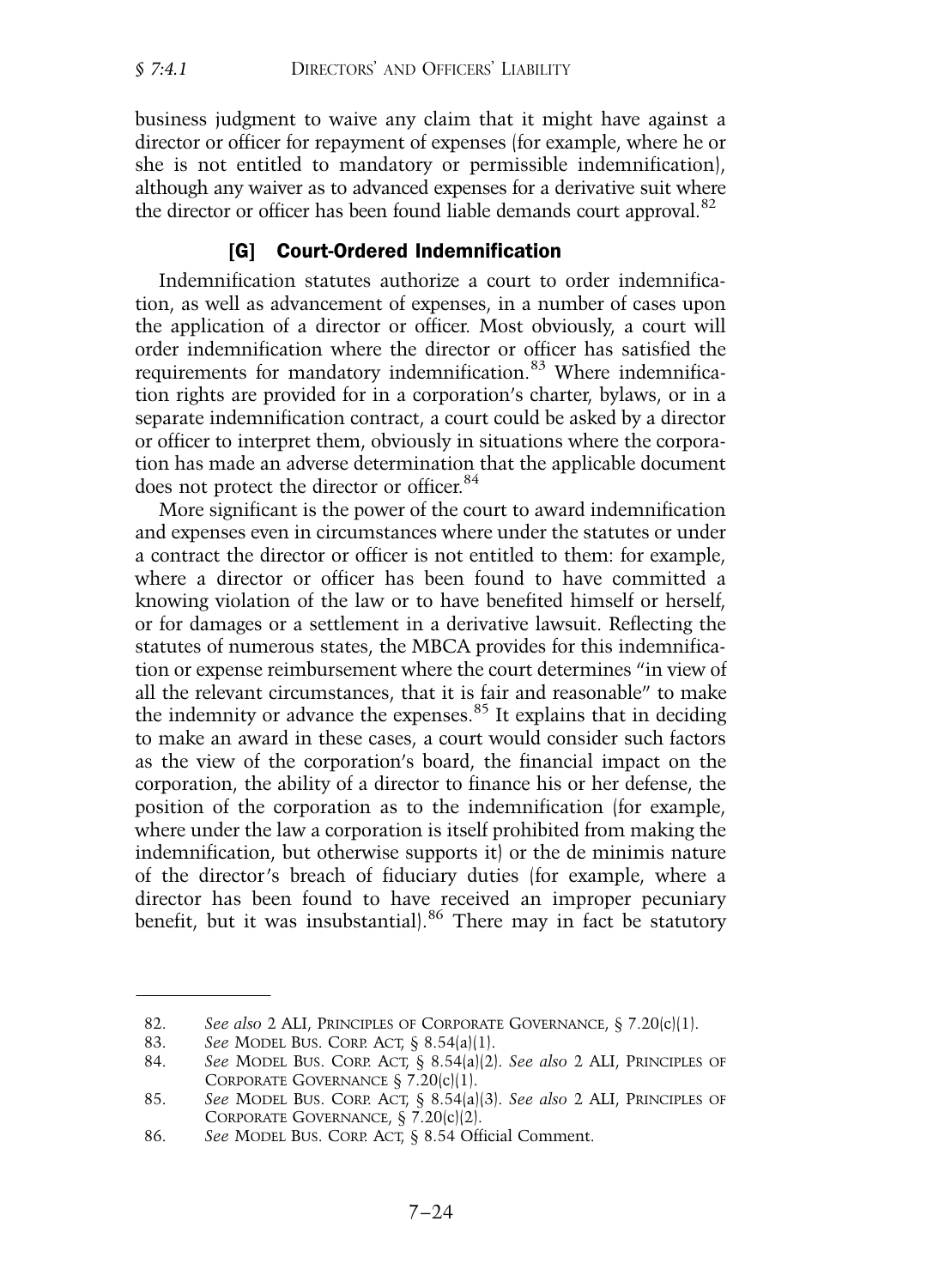limitations to this court power.<sup>87</sup> For example, under Delaware law a court cannot do more than order payment of expenses for a director or officer who has been found liable to the corporation in a derivative lawsuit.<sup>88</sup> Depending upon the jurisdiction, a court generally has the power to order payment of a director's or officer's expenses incurred in seeking the court-ordered indemnification, particularly in situations of mandatory indemnification or indemnification under charter or contract.<sup>89</sup>

# *§ 7:4.2 Contractual Indemnification*

The three kinds of indemnification, permissive, mandatory and court-ordered, are pursuant to corporate law statutes. A director or officer may have additional indemnification rights under the corporation's charter or bylaws, or under a contract with the corporation. The important question is whether the corporate law statutes of a particular state authorize a corporation to grant these additional rights or restrict indemnification to the three statutory forms.

## [A] Exclusivity of Statutory Indemnification

The MBCA makes statutory indemnification and expense advancement exclusive,<sup>90</sup> and this approach is followed by a small number of states.<sup>91</sup> Under this approach, there may be indemnification provisions in the charter or bylaws, or in an indemnification contract, but they would have to be consistent with statutory indemnification; they could not offer additional rights. The MBCA suggests that these contractual provisions might be procedural: for example, they might obligate a board of directors to act quickly upon a director's application for permissible indemnification or for advancement of expenses, or to cooperate in a request from an officer or director seeking the kind of indemnification that requires court approval.<sup>92</sup> In addition, under this

89. *See* MODEL BUS. CORP. ACT, § 8.54(b).

<sup>87.</sup> Even the MBCA limits this court-ordered indemnification: only reimbursement of expenses (that is, no indemnity) is allowed where a director or officer has been adjudged liable in a derivative proceeding or has been found to have received an improper financial benefit. *See id*. § 8.54(a)(3)(ii), at 8-90. The ALI proposes a similar restriction; *see also* 2 ALI, PRINCIPLES OF CORPORATE GOVERNANCE, § 7.20(c)(2) (proposing a standard somewhat more restrictive on a court).

<sup>88.</sup> *See* DEL. CODE ANN. tit. 8, § 145(b) (2005). New York restricts the court's power to what the statute allows under permissible and mandatory indemnification; N.Y. BUS. CORP. LAW § 724 (McKinney 2005).

<sup>90.</sup> *See id.* § 8.59.

See also 2 ALI, PRINCIPLES OF CORPORATE GOVERNANCE, § 7.20 Reporter's Note 3.

<sup>92.</sup> *See* MODEL BUS. CORP. ACT, § 8.59 Official Comment.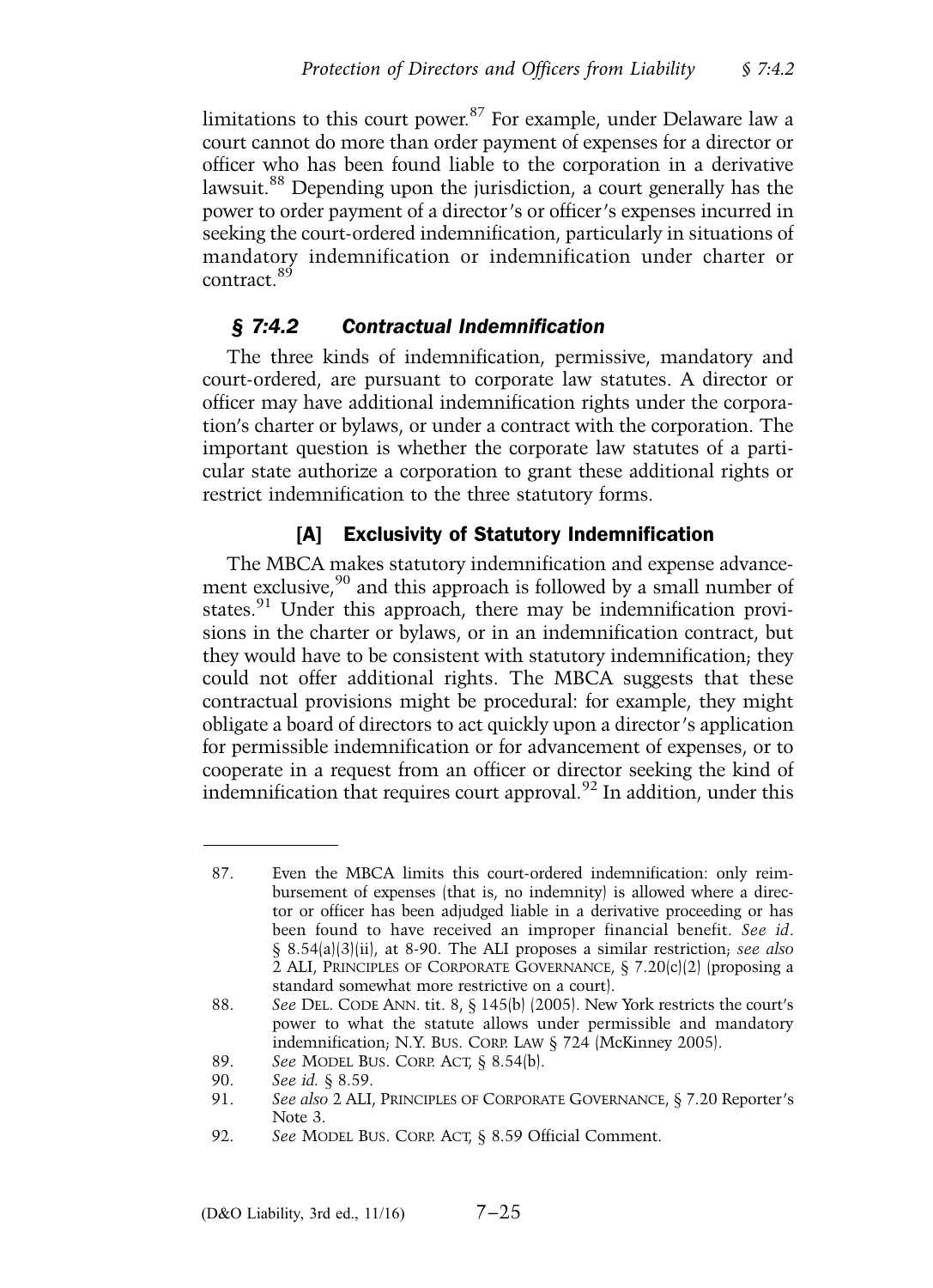approach a corporation could obligate itself in advance to make permissible indemnification and expense advancement mandatory. This means that indemnification and expense advancement are preauthorized—a common approach in corporations. $93$  The director or officer must still affirm his or her entitlement to the indemnification and commitment to repay the advanced expenses, if he or she is found not to be so entitled, and there must be a determination by the board, board committee, or special counsel that the director or officer has a right to the indemnity.<sup>94</sup> By contrast, it is also within a corporation's power to limit in its charter the permissible rights to indemnification and expense advancement.<sup>95</sup>

## [B] Non-Exclusivity

The vast majority of the indemnification statutes authorize indemnification beyond statutory indemnification; in other words, the statutes are non-exclusive.<sup>96</sup> The Delaware statute is exemplary in this respect as it provides that the statutory indemnification and expense advancement "shall not be deemed exclusive of any other rights to which those seeking indemnification or advancement of expenses may be entitled under any bylaw, agreement, vote of stockholders or disinterested directors, or otherwise, both as to action in such person's official capacity and as to action in another capacity while holding such office."<sup>97</sup>

An important question thus becomes whether there is any limit on this contractual power to provide additional indemnification to directors or officers. New York, for example, provides one model by barring indemnification as to certain final judgments: that is, "if a judgment or other final adjudication adverse to the director or officer establishes that his acts were committed in bad faith or were the result of active and deliberate dishonesty and were material to the cause of action so adjudicated, or that he personally gained in fact a financial profit or other advantage to which he was not legally entitled."<sup>98</sup> Other state statutes bar contractual indemnification for

<sup>93.</sup> *See id*. § 8.58(a) & Official Comment. The Official Comment suggests that, when permissible indemnification has been pre-authorized, there should be a presumption that expense advancement is pre-authorized as well.

<sup>94.</sup> *See id*.

<sup>95.</sup> *See id*. § 8.58(c).

<sup>96.</sup> *See* 2 ALI, PRINCIPLES OF CORPORATE GOVERNANCE, § 7.20 Reporter's Note 3.

<sup>97.</sup> *See* DEL. CODE ANN. tit. 8, § 145(f) (2005).

<sup>98.</sup> *See* N.Y. BUS. CORP. LAW § 721 (McKinney 2005).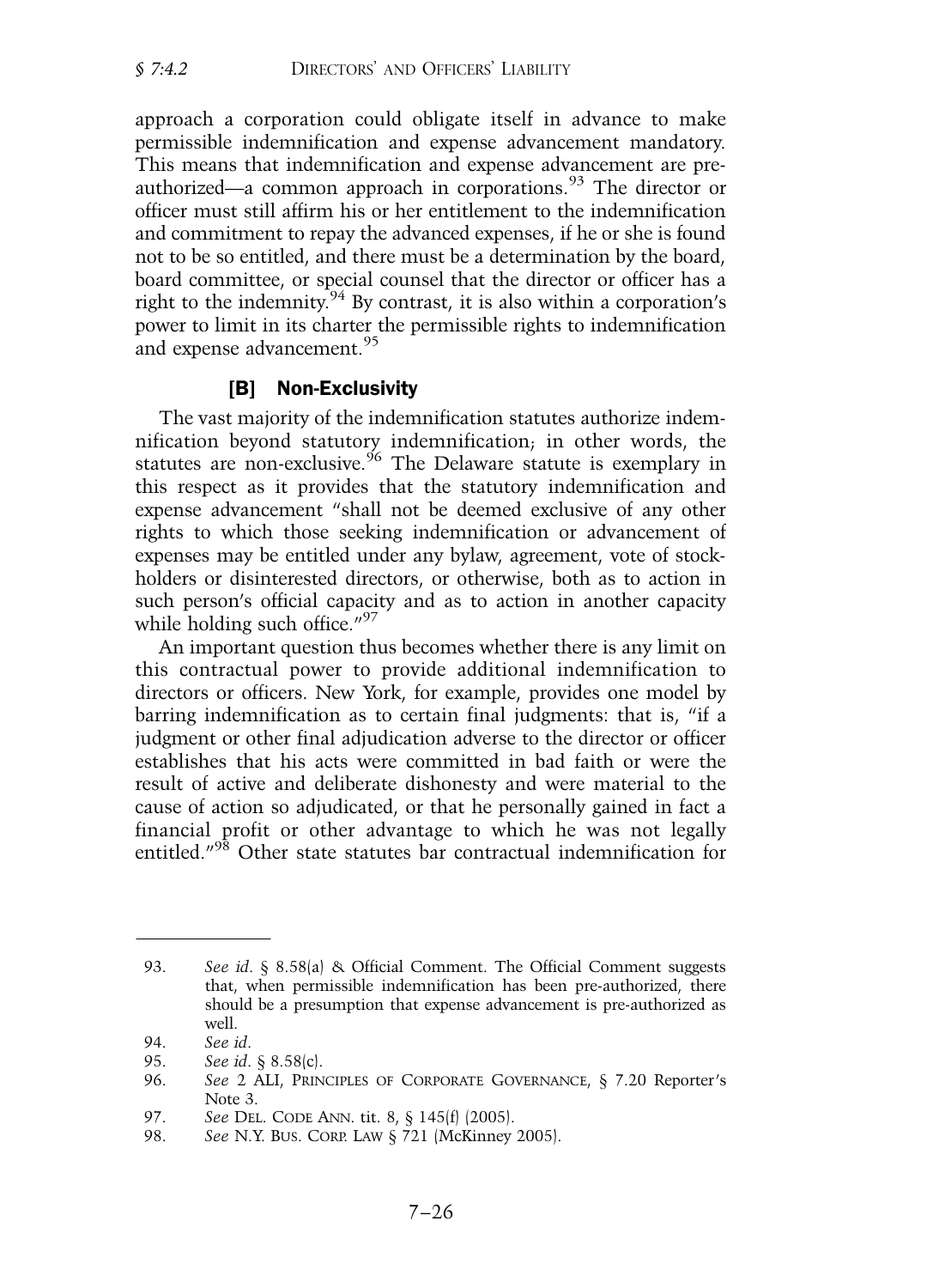certain kinds of misconduct.<sup>99</sup> A more difficult question arises where, as in Delaware, there is no express limitation to the non-exclusivity provision: Does this mean that there are no limits to contractual or consensual indemnification? It would seem clear that indemnification is always subject to public policy limitations, which may bring a court back to the limitations.<sup>100</sup>

## [C] Safeguarding Indemnification Funds

Although directors and officers may have rights under indemnification statutes and contractual indemnification arrangements, they may experience problems in obtaining funds for expenses and indemnification at times when the funds are most needed. The corporation may not be in a financial position to advance any money. Possible solutions include placing funds for indemnification and expense advances in an irrevocable trust or in escrow with a third party, other than the corporation, acting as trustee or being in control of them.<sup>101</sup> The corporation could also procure third-party support for the indemnification rights, for example, by a letter of credit. This kind of arrangement may be particularly valuable for the director or officer if he or she no longer occupies the position and/or his or her interests are at odds with those of the current management of the corporation (for example, there has been a change of control of the company). However, the arrangement must be established when the corporation is solvent, so as to avoid any claims that, in setting it up and providing the necessary funds, the corporation was defrauding its creditors. Any arrangement must also be structured so as not to be viewed as a self-interested benefit to directors and officers at the expense of the corporation and its shareholders.

## § 7:5 Directors' and Officers' Liability Insurance

## *§ 7:5.1 Background*

A careful director or officer will want to understand D&O insurance and the policies in place for his or her corporation. D&O insurance plays a critical role in director and officer protection, sometimes providing comfort that there will be an entity with the financial

<sup>99.</sup> *See, e.g.*, VA. CODE ANN. § 13.1-704(B) (2005) (barring additional indemnification for "willful misconduct" and a "knowing violation of the criminal law").

<sup>100.</sup> Cases have interpreted contractual indemnification under Delaware law to have basically the same limitations as its statutory indemnification. *See, e.g.*, Cochran v. Stifel Fin. Corp., 2000 Del. Ch. LEXIS 58, at \*65 (Del. Ch. 2000); *Waltuch*, 88 F.3d at 91–92. This is basically the ALI's approach as well. *See* 2 ALI, PRINCIPLES OF CORPORATE GOVERNANCE, § 7.20(e) & cmt. l.

<sup>101.</sup> *See* 2 ALI, PRINCIPLES OF CORPORATE GOVERNANCE, § 7.20 cmt. l.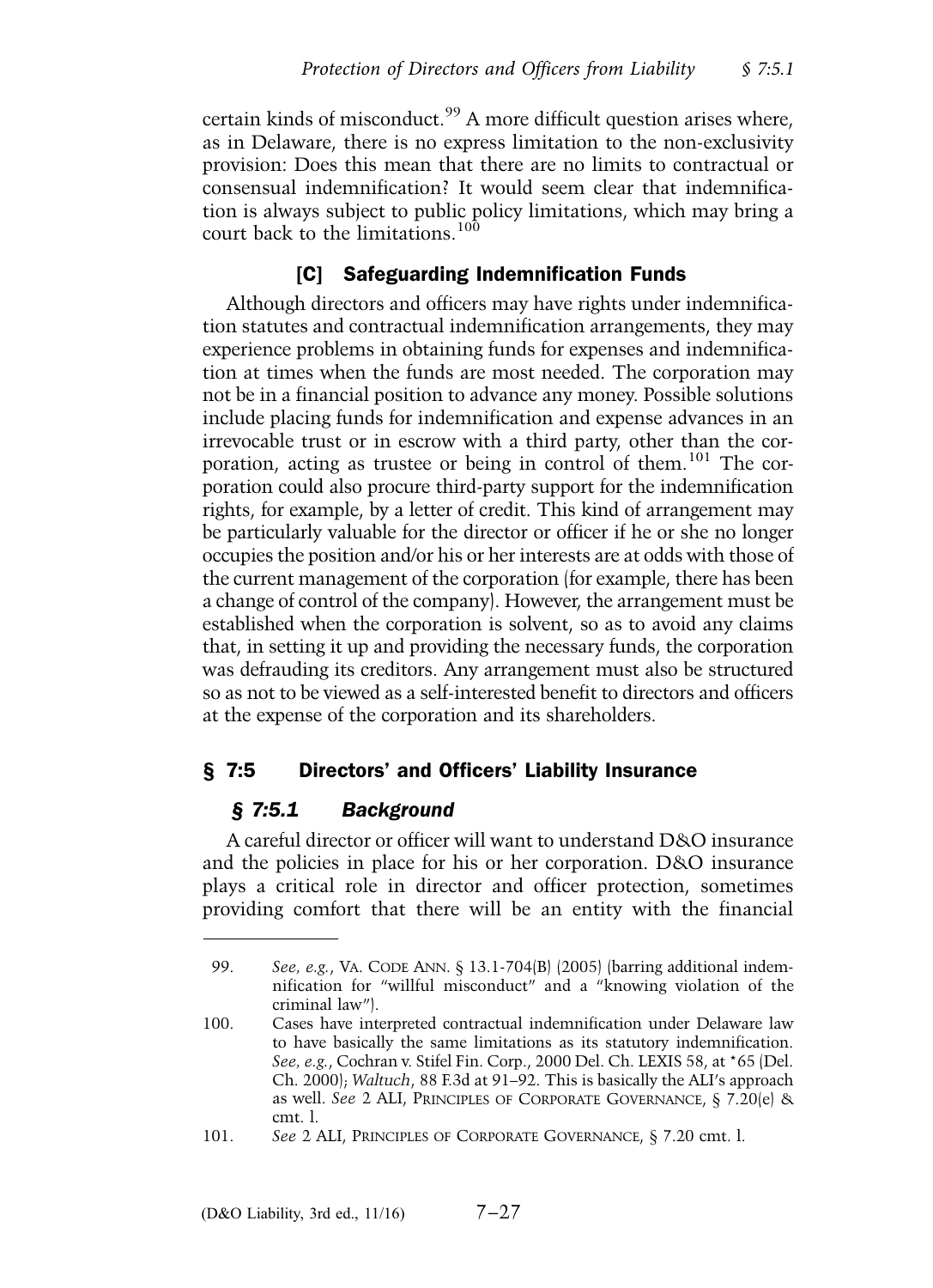capability to provide protection and at other times providing assurance that gaps in allowable indemnification will be able to be filled. The previous discussion underscores significant problems in indemnification's coverage. Permissible indemnification can be subject to exclusions, such as judgments and even settlement amounts for derivative lawsuits. Moreover, there is always the risk that the board may not authorize the indemnification or expense advancement under permissive statutes, particularly if there has been a change of control and the ousted directors and officers resisted it or if for another reason the new board wants to distance itself from or is even hostile to former management. Even if a director or officer has a contractual right to indemnification, there may be interpretative issues regarding the contract or the firm may have not enough resources to satisfy its contractual obligations. D&O insurance provides both a backstop to the firm's indemnification obligations to directors and officers, as well as additional coverage to them for liabilities and expenses not covered by indemnification. Historically, this insurance became critical in the last quarter of the twentieth century when liability for directors and officers, particularly from shareholder derivative and federal securities lawsuits, exploded.<sup>102</sup> A D&O policy typically insures individual directors and officers and usually insures the corporation for any amounts it owes under indemnification statutes or arrangements. A third type of coverage is now very common, insuring the company itself for its own liability—often limited to securities liability. The discussion below discusses the law permitting corporations to purchase this kind of insurance, the basic coverage of D&O insurance and several related topical issues.

# *§ 7:5.2 Insurance Statutes*

Corporate law statutes generally authorize corporations to purchase insurance on behalf of directors and officers. In line with the MBCA and the ALI,<sup>103</sup> Delaware law provides that the insurance may be "against any liability asserted against such person and incurred by such person in any such capacity, or arising out of such person's status as such, whether or not the corporation would have the power to indemnify such person against such liability under this section."<sup>104</sup>

Thus, these statutes specifically authorize corporations to fill the gaps in protection left by indemnification through the purchase of D&O insurance. Some state statutes impose public policy limitations

<sup>102.</sup> See TY R. SAGALOW, DIRECTORS AND OFFICERS LIABILITY INSURANCE: A DIRECTOR'S GUIDE 2–3 (Nat'l Ass'n of Corp. Dirs. 2000).

<sup>103.</sup> *See* MODEL BUS. CORP. ACT, § 8.57; 2 ALI, PRINCIPLES OF CORPORATE GOVERNANCE,  $\S$  7.20(a)(4).

<sup>104.</sup> *See* DEL. CODE ANN. tit. 8, § 145(g) (2005).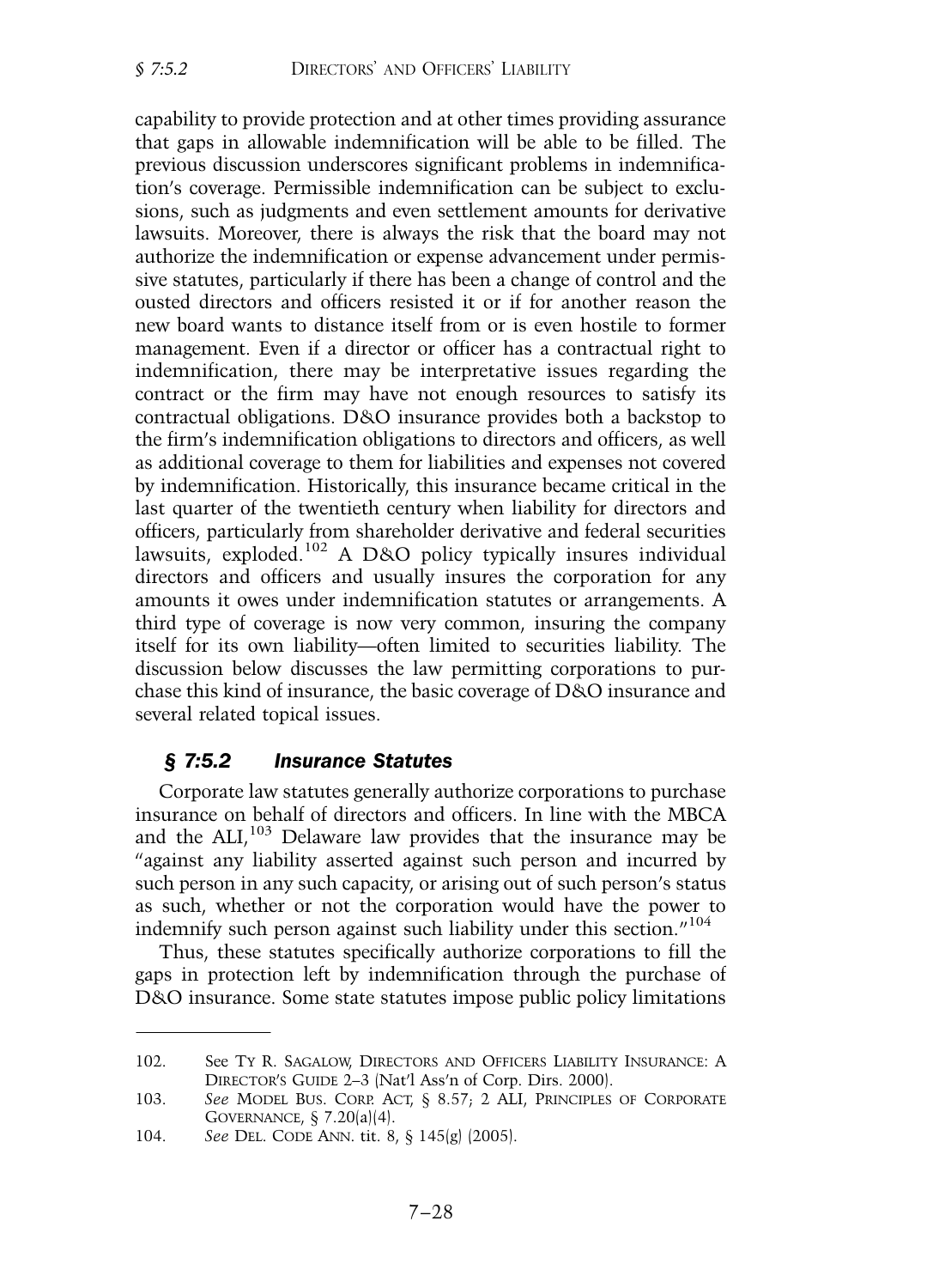upon this insurance coverage. For example, New York bars insurance payments, other than defense costs, "if a judgment or other final adjudication adverse to the insured director or officer establishes that his acts of active and deliberate dishonesty were material to the cause of action so adjudicated, or that he personally gained in fact a financial profit or other advantage to which he was not legally entitled . . . ."<sup>105</sup> This latter approach is echoed by the ALI, which prohibits insurance "against liability for conduct directly involving a knowing and culpable violation of law or involving a significant pecuniary benefit obtained by an insured person to which the person is not legally entitled."<sup>106</sup> As discussed below, and more directly pertinent, insurance policies have their own sets of contractual exclusions, which reach many of the same liabilities excluded by indemnification.

## *§ 7:5.3 Insurance Policies*

It is important that a director and officer understand in some detail the terms of his or her company's insurance policy, for these policies play a critical role in protection against liability. Unfortunately, it is not uncommon for these policies to not be well understood by covered directors and officers.

Most modern D&O policies have at least two basic insuring promises or clauses. One clause is called Coverage A, or Side A, or "individual coverage," under which the insurance company agrees to pay for losses incurred by directors and officers for which they are not indemnified by their company.<sup>107</sup> It is possible to obtain a Side A-only policy and this has been done when companies are trying to minimize their expenditures on insurance but want to have at least the bare baseline coverage of their officers and directors for situations where the companies either may not or cannot indemnify them. More typically these separate policies sit on top of all other D&O policies, providing both excess and umbrella coverage for directors and officers in the event of really difficult situations. These policies cannot be rescinded, have broader coverage than the underlying policies, and drop down to provide coverage for directors or officers when the company is unable to pay the deductible/retention due to bankruptcy, the company

<sup>105.</sup> *See* N.Y. BUS. CORP. LAW § 726(b)(1) (McKinney 2005). This statute also prohibits insurance coverage that would be contrary to New York insurance law.

<sup>106.</sup> *See* 2 ALI, PRINCIPLES OF CORPORATE GOVERNANCE, § 7.20(b)(2).

<sup>107.</sup> For background to this discussion, see SAGALOW, *supra* note 102, at 9–10. Part of Coverage A may be payment directly to directors and officers when the company is financially unable to indemnify them, even though it is legally obligated to do so.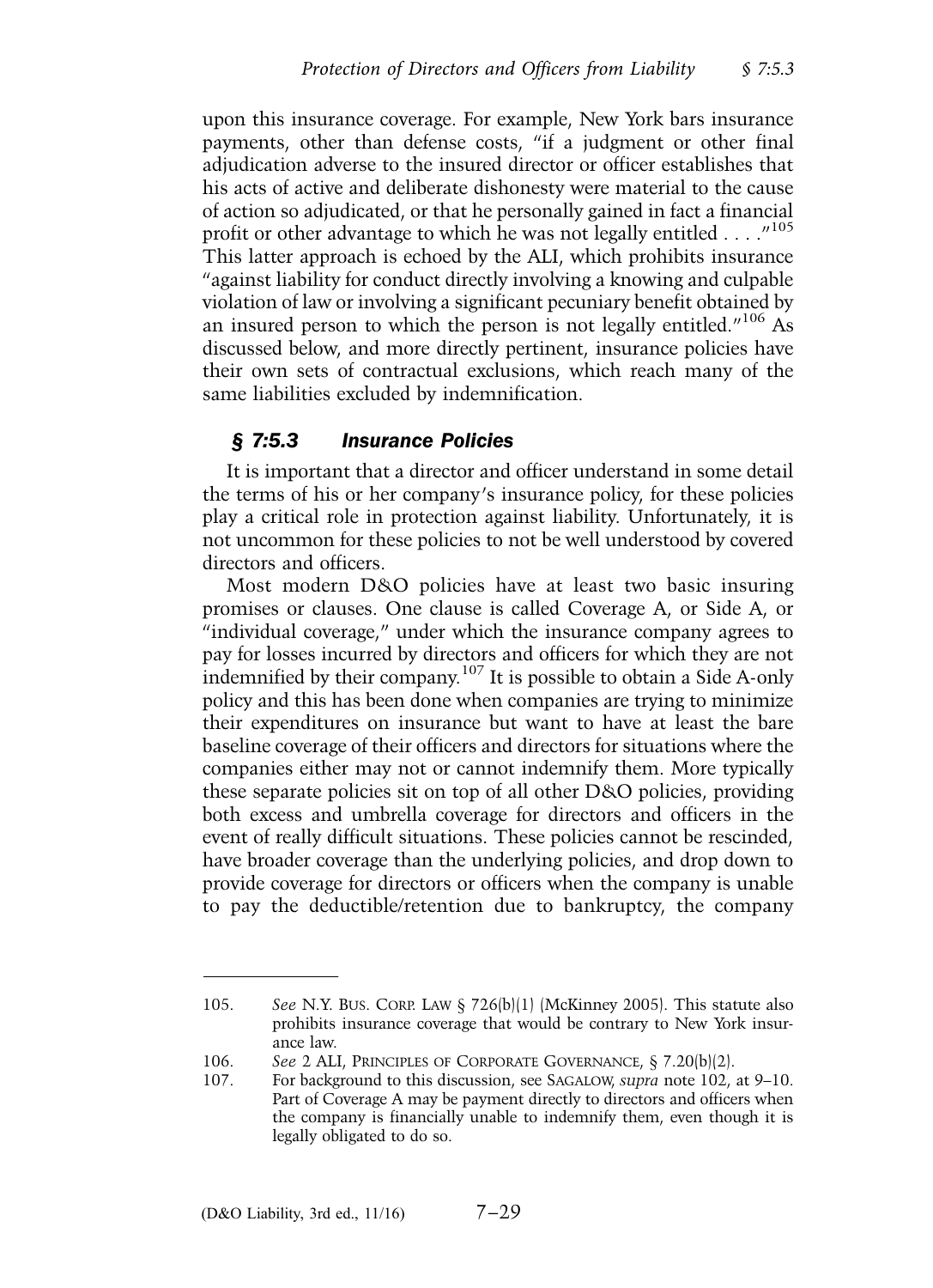cannot or refuses to pay, or another insurer in the insurance tower is unable or unwilling to pay.

The second typical insuring clause is called Coverage B, or Side B, or "company reimbursement coverage." This insuring clause reimburses the company for amounts that it has had to pay its directors and officers under its indemnification obligations. When a public company can afford it, modern D&O insurance policies typically contain a third coverage called "entity coverage" (or Coverage C or Side C), which provides protection for claims made directly against the corporation, such as securities law claims. The standard D&O policy specifies the total amount of coverage with respect to all claims for the policy period (and any extended period). Claims are subject to deductibles, which are amounts that the company, directors, and officers must contribute with respect to each loss. The policy period is generally one year, although policies for multiple years are available.

#### [A] Claims

D&O insurance is for "claims made" during the policy period, as opposed to "occurrence" policies that would cover events of liability that occur during the policy period regardless of when a claim is made.<sup>108</sup> Thus, for D&O insurance, if a claim is made during the policy year it would be covered by the policy in effect at that time regardless of when the underlying alleged wrongful conduct took place. For an additional premium, a company can purchase coverage for an extension period following the policy period in order to protect itself for claims made after the policy period (but only for wrongful acts occurring before the end of the policy period), which coverage is required under the laws of many states (or is part of the contract) either where the insurance company does not renew the policy or when the company changes insurers. Claims must be reported to the insurance company during the policy or extension period.

<sup>108.</sup> A claim in a "claims made" policy may be broadly interpreted so that one claim is presumed to be related and therefore subsumed within a prior claim. Thus, the later claim applies to an earlier policy and is subject to its exclusions. *See* Highwoods Props. Inc. v. Exec. Risk Indem., Inc., 407 F.3d 917, 921–23 (8th Cir. 2005) (finding that securities fraud class action was a claim related to breach of fiduciary claim against the corporation filed prior to insurance's coverage period and was thus excluded from policy's coverage (prior claim had not been covered by preceding policy that excluded entity claims)); *see also* Fed. Ins. Co. v. Raytheon, 426 F.3d 491, 499 (1st Cir. 2005) (finding that ERISA claim against a corporation and its officers was encompassed within an earlier securities law complaint filed before date of policy and thus excluded on the basis of a claim relating to "prior and pending litigation" because "the allegations of the second complaint substantially overlap those of the first").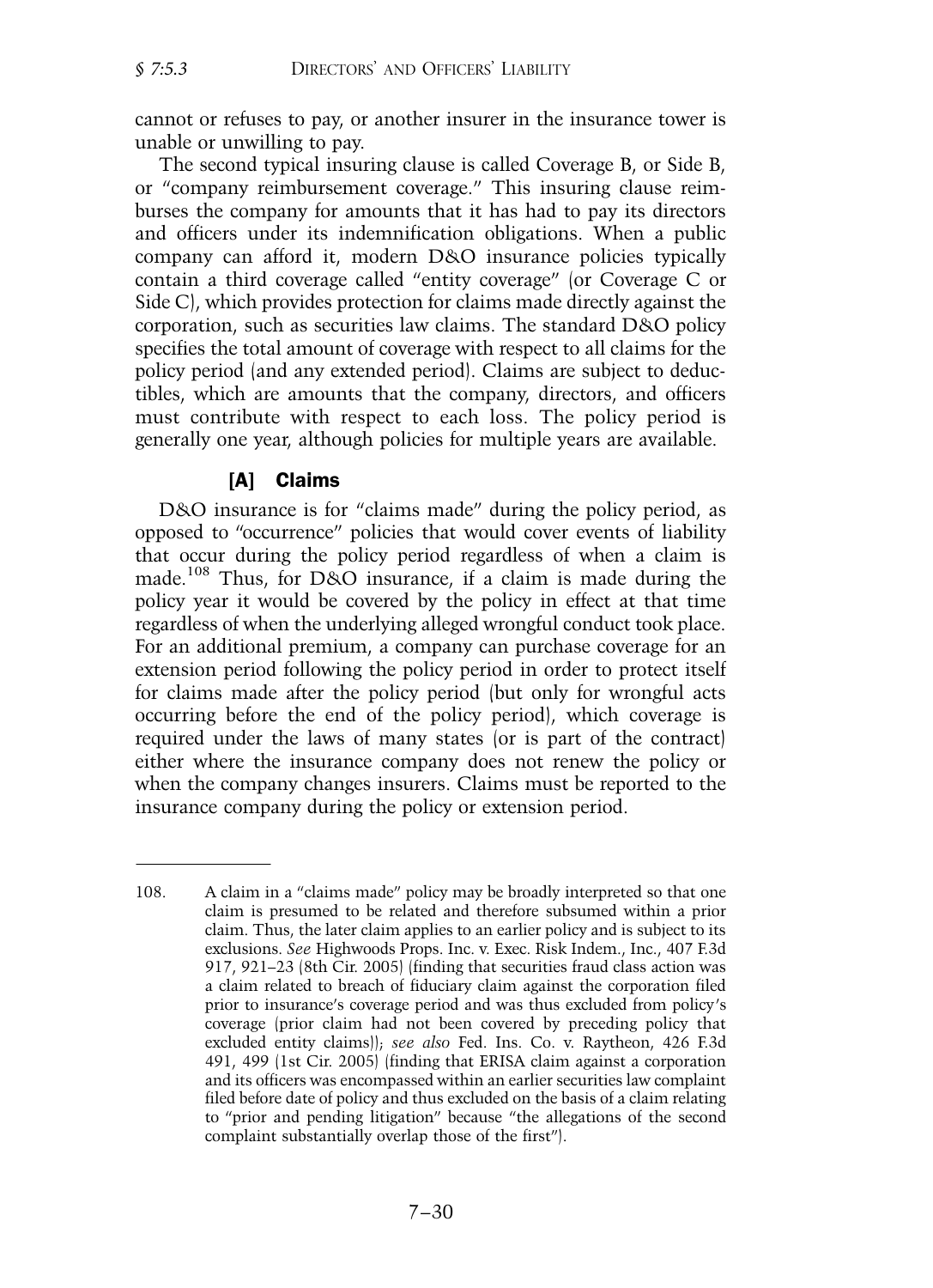The claim here refers to an action or other demand against the insured, that is, against the officer, director, or company. In order to avoid interpretive disputes about the nature of the third-party action and the relief it seeks (for example, is it the kind of monetary relief covered by the policy?), it is important that the D&O policy have a precise definition of a claim. As explained in a guidebook on D&O insurance, the definition should include the following:

- a written demand for monetary or nonmonetary relief; or
- a civil, criminal, or administrative proceeding for monetary or nonmonetary relief that begins with:
	- service of a complaint or similar pleading,
	- return of an indictment (in the case of a criminal proceeding), or
	- receipt or filing of a notice of charges. $109$

The claim must be made against an "insured," which, as discussed above, includes directors, officers, and possibly the corporation itself. There is generally blanket coverage for all directors and officers elected or appointed during the policy period, as well as past directors and officers, although care must be taken to understand which officers are covered.

The claim must be made with respect to a "wrongful act" of the insured.<sup>110</sup> Care must be taken for the protection of directors and officers that the definition of "wrongful act" is not overly restrictive: for example, that it does not exclude some misconduct, such as gross negligence and intentional wrongs. Moreover, it is recommended that it be defined to include "status" claims, which are claims that

<sup>109.</sup> *See* SAGALOW, *supra* note 102, at 13 (footnote omitted); *see also* Randy Paer, *Directors and Officers Insurance, in* D&O LIABILITY & INSURANCE 2004, at 13, 42–43 (PLI Commercial Law & Practice, Course Handbook Ser. No. 865, 2004) (adding a written demand or notice describing circumstances likely to give rise to a legal proceeding).

<sup>110.</sup> The D&O policy is meant to protect directors, officers, and (secondarily) corporations against claims made against the directors and officers; it is not a liability policy for the corporation with respect to claims made by directors and officers against it. In *Med. Mut. Ins. Co. of Me. v. Indian Harbor Ins. Co*., 583 F.3d 57 (1st Cir. 2009), a corporation sought recovery on a D&O policy for a settlement entered into between it and a former CEO, who brought an administrative action and a court proceeding for discrimination when the firm terminated him after he had a stroke. The appellate court agreed with the lower court's dismissal of the lawsuit seeking this recovery on the grounds that no claim had been made with respect to any director or officer of the corporation for his or her wrongful actions.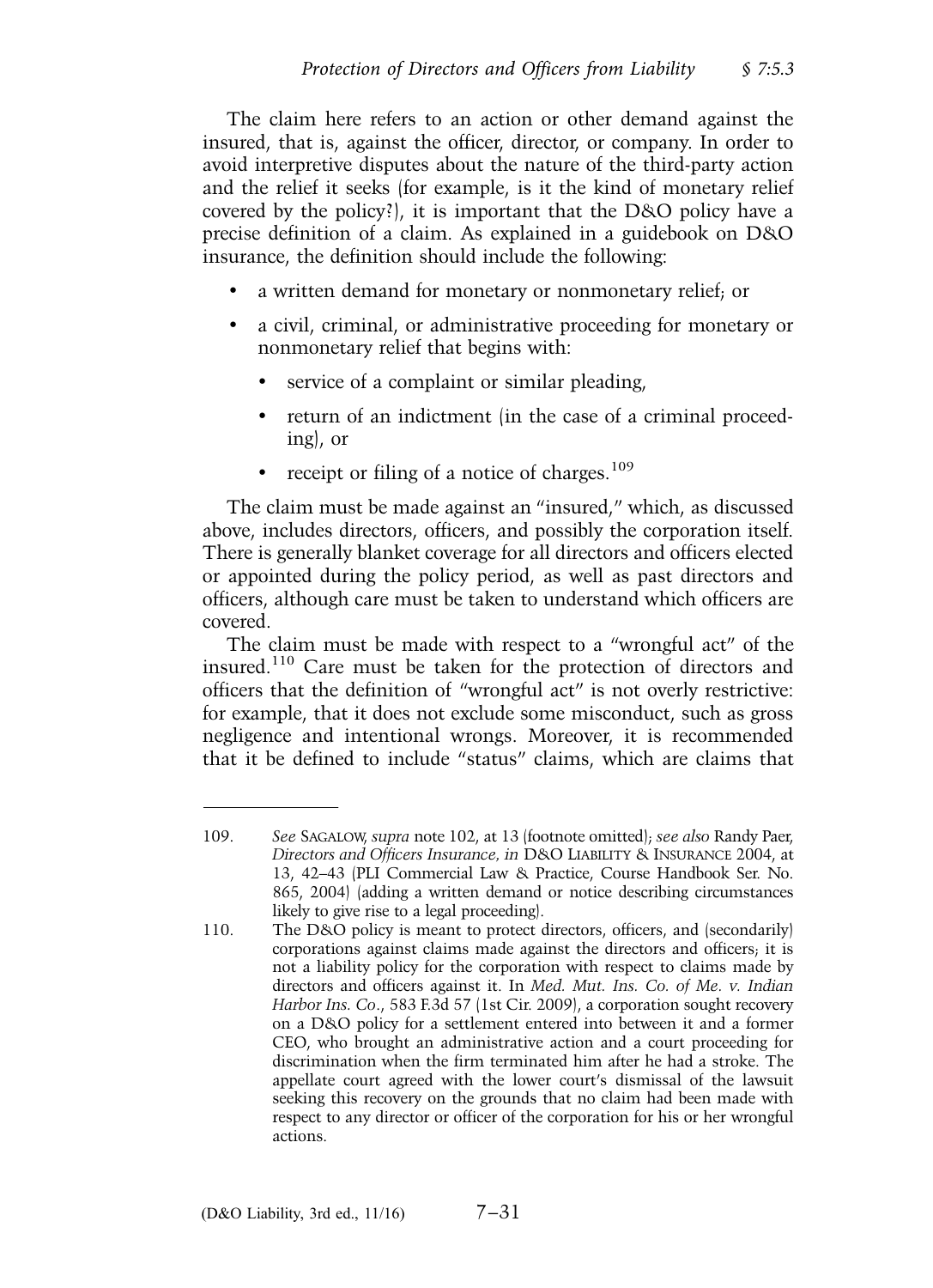do not allege misconduct by a director or officer, but that are filed against them solely by reason of their status.<sup>111</sup> Coverage is restricted to wrongful acts done in their capacity as directors and officers of the company. It may not reach, therefore, acts done in service to the corporation, such as being a director in another corporation or nonprofit firm at the corporation's request or providing consulting services to the firm, unless specifically included by an endorsement to the policy or in a separate policy—which is typical. Unless the policy has entity coverage (Coverage C), claims are restricted to wrongful actions by the officers or directors, not the corporation.

In the real world of director and officer liability, the limitation of insurance coverage to situations in which there is a "claim" can have serious, and sometimes financially dramatic, consequences. Often an SEC investigation commences as an "informal" investigation. In those situations the SEC explicitly notes that the request for voluntary discovery should not be construed as an allegation by the SEC that there has been any wrongful conduct and it is further clear that at that point there is not yet any "claim." However, companies and their officers and directors are typically—and properly—advised in most instances to fully cooperate with the informal investigation. It is not uncommon for this informal investigation to last for months or even years and to cause the involved companies to incur millions of dollars of legal fees and costs on their own behalf and for the benefit of the directors and officers involved in the investigation. Since this all takes place before there is any claim, insurers will frequently deny coverage for these large expenses based upon the "claim" language in the insurance policy. Nor has it typically been a successful argument that the expenses may ultimately be necessary in defense of a parallel—but much slower paced—securities class action or that ultimately the SEC's informal inquiry has ripened into a formal proceeding. Although some insurers have taken steps to deal in some way with this set of circumstances, it remains true to the present that this presents a huge and costly problem for companies and their directors and officers—in large part, also, an unintended consequence of the extended timelines for securities class action litigation under the PSLRA compared to the relative speediness of SEC actions.

## [B] Losses

D&O policies cover losses incurred by the insured, including directors and officers, for which the insured is liable and that arise out of a claim for a wrongful act. A typical policy provides that a "loss" means "damages, judgments, settlements and Defense Costs," with the latter term meaning "reasonable and necessary fees, costs and

<sup>111.</sup> *See* SAGALOW, *supra* note 102, at 15.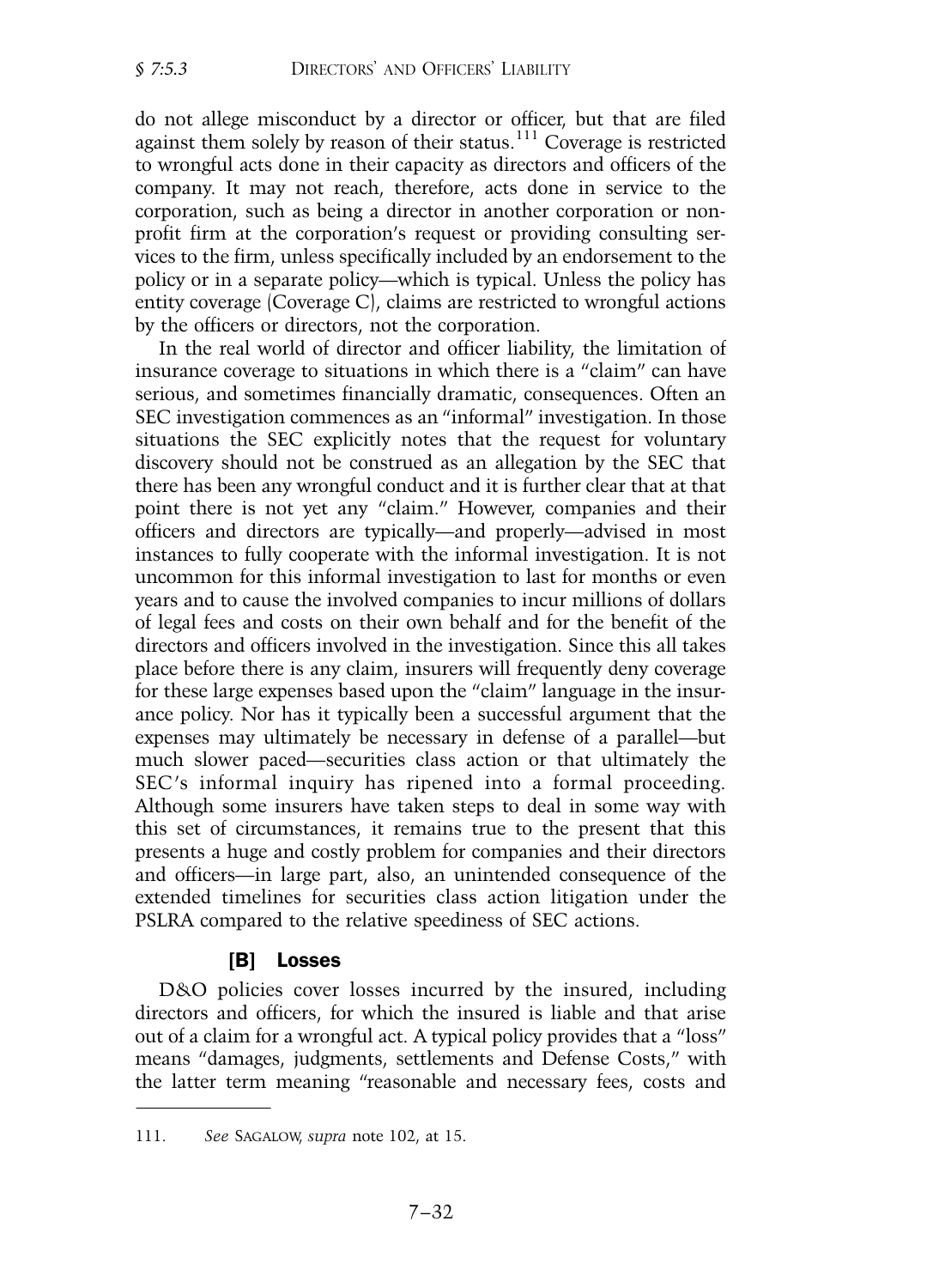expenses consented to by the Insurer . . . resulting solely from the investigation, adjustment, defense and appeal of a Claim. $i^{112}$  There are exclusions to the loss definition. For example, some policies exclude "civil or criminal fines or penalties imposed by law, punitive or exemplary damages, the multiplied portion of multiplied damages, taxes, any amount for which the Insureds are not financially liable or which are without legal recourse to the Insureds, or matters which may be deemed uninsurable under the law pursuant to which this policy shall be construed."<sup>113</sup> The exclusions are based upon the view that insurance should not, as a matter of public policy, protect directors and officers against punitive measures against them, such as fines and punitive damages. $114$  Since most claims against directors and officers are settled if not previously dismissed, these exclusions are rarely at issue.

## [C] Exclusions

In obtaining a D&O insurance policy, it is very important to pay particular attention to the exclusions under the policy. One class of exclusion deals with the conduct of the insured. Typical conduct exclusions refuse coverage for any losses arising from claims based upon illegal personal gain, illegal remuneration, short-swing profits under section 16(b) of the Exchange Act, or criminal or deliberately fraudulent or dishonest actions.<sup>115</sup> These exclusions typically, but not always, require a final judicial adjudication or finding of fact to apply, so that, again, they may have little effect if the case settles and, indeed,

<sup>112.</sup> *See id*. at 100–01 (reproducing American International Companies' basic policy); *see also* Enterasys Networks, Inc. v. Gulf Ins. Co., 364 F. Supp. 2d 28, 30 (D.N.H. 2005) (holding that company suffered no recoverable loss under D&O policy when it delivered shares of its stock in a settlement of a securities class action; because the assets of the corporation were in no way diminished and only shareholders, who are distinct from the corporation, suffered harm in the dilution of their shares). "Loss" has been read to cover plaintiff attorney's fee, where assessed against the corporation in the underlying action. *See* Joseph M. McLaughlin, *Insurance for Attorney's Fees in Derivative and Class Actions*, N.Y.L.J., Apr. 14, 2011 (discussing the issue and identifying recent cases).

<sup>113.</sup> See SAGALOW, *supra* note 102, at 101; *see also* Serio v. Nat'l Union Fire Ins. Co. of Pittsburgh, Pa., 18 A.D.3d 319, 320, 795 N.Y.S.2d 529, 530 (2005), *appeal denied*, 6 N.Y.3d 703, 844 N.E.2d 790, 811 N.Y.S.2d 335 (2006) (excluding coverage for dishonesty of insured CEO).

<sup>114.</sup> See SAGALOW, *supra* note 109, at 17.

<sup>115.</sup> *See id*. at 19–20; Paer, *supra* note 104, at 44. Commentators have warned that D&O insurers will likely apply exclusions to directors and officers who are sued regarding stock options backdating (for a description of this, see *supra* section 2:3.4[C][1]). Possible exclusions would include several of those mentioned in the text, such as illegal personal gain and illegal remuneration. The same commentators warn that insurers may use other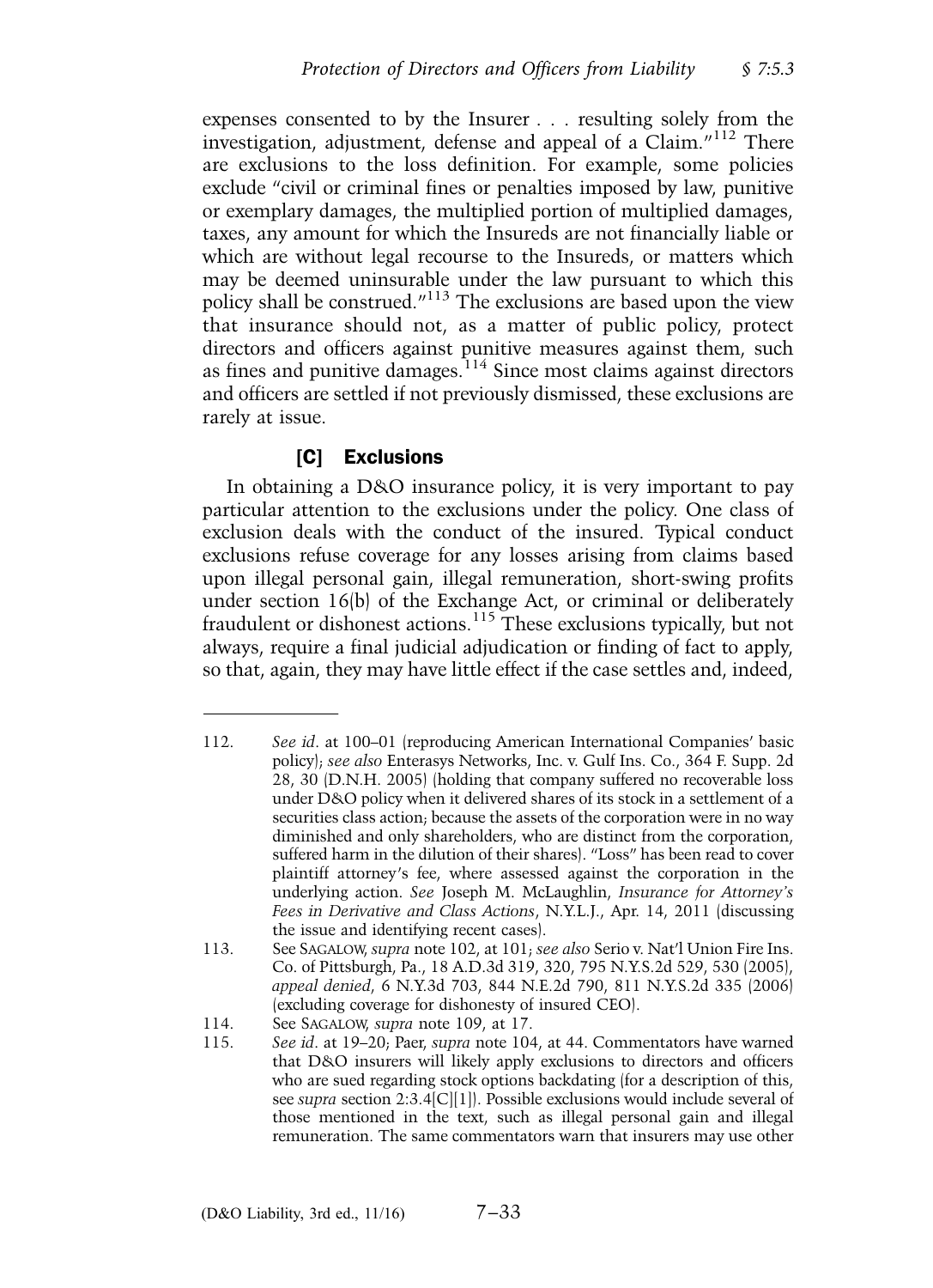may prove to be the driver in causing the case to settle. Also important in this regard is a severability clause in the policy, which provides that the wrongful act of one insured should not be imputed to another. Thus, that a director has been criminally convicted should not affect coverage for other directors not criminally liable, for their losses that are not otherwise excluded.<sup>116</sup>

Another class of exclusions deals with claims that are or should be covered by other insurance policies, such as prior D&O policies, fiduciary liability policies (for ERISA claims), and general liability policies, or cover other standard matters (for example, pending litigation or failure to maintain insurance).<sup>117</sup> Claims for violations of the environmental laws are generally excluded, although some policies cover securities law claims based upon problems with environmental disclosure. Another exclusion, known as the "insured vs. insured" exclusion, was originally designed to address collusive suits by one insured against another (for example, a company suing its officers for their negligence in order to obtain funds under the D&O policy) or family disputes involving present directors or officers against past directors or officers after a change in control. The problem with earlier versions of this exclusion is that they could be read to exclude coverage of losses in connection with shareholder derivative lawsuits, a main reason for D&O insurance in the first place.<sup>118</sup> (Such "insured vs. insured" exclusions is frequently cited by derivative plaintiffs as a reason why a board would never bring suit against other officers or directors as is frequently demanded in a shareholder demand letter.) Similarly, it was argued (and sometimes accepted) that claims by a trustee in bankruptcy, or by a federal receiver of a failed financial institution, against the firm's directors or officers were excluded from

117. *See* SAGALOW, *supra* note 102, at 20–21.

contract language to deny the claims (*e.g.*, argue that the option backdating occurred before the D&O coverage retroactive date). *See generally* Blair G. Connelly & Peter K. Rosen, *Will D*&*O Carriers Step Up to the Plate on Stock Options?*, N.Y.L.J., Sept. 26, 2006.

<sup>116.</sup> *See* SAGALOW, *supra* note 102, at 19–20. An insurer could raise this issue, however, depending upon the contract. *See, e.g.*, XL Specialty Ins. Co. v. Level Glob. Inv'rs L.P., 874 F. Supp. 2d 263 (S.D.N.Y. 2012) (unsuccessful effort by insurance company to use prior knowledge of illegality by one insured to deny coverage to other insureds).

<sup>118.</sup> *See id.* at 21–22; *see also* Sphinx Int'l, Inc. v. Nat'l Union Fire Ins. Co. of Pittsburgh, Pa., 412 F.3d 1224, 1229–30 (11th Cir. 2005) (affirming exclusion of securities class action lawsuit under "insured vs. insured" exclusion in D&O policy governed by Florida law where named plaintiff was a former director and officer of the insured company, even where there was no showing of "collusion" between the former director and the company, but noting disagreement on this issue of the requirement of collusion in other jurisdictions).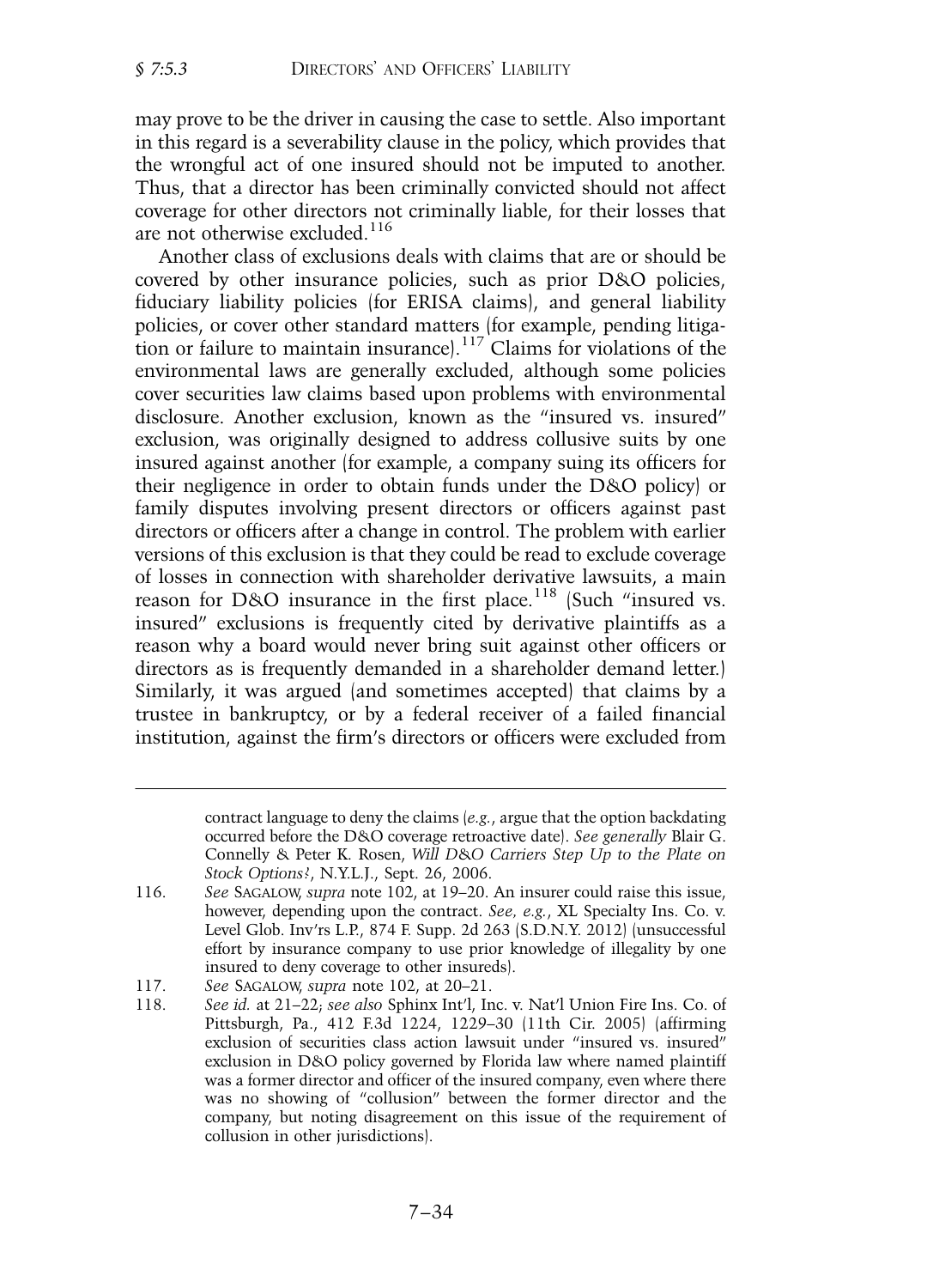coverage by this provision. Current versions of the exclusion carve out exceptions for shareholder lawsuits conducted independently of the company or another insured for claims brought by a bankruptcy trustee and for such other matters as claims for wrongful termination of employment brought by an officer.<sup>119</sup>

Another exclusion, the so-called regulatory exclusion, grew out of the situation of failed financial institutions, when in the 1980s federal banking agencies brought claims against officers and directors of failed banks. This exclusion (which is generally used in a D&O policy for a financial institution) barred any payment for losses in connection with a claim made by these agencies, whether as a receiver, conservator, or otherwise. The logic of the exclusion was that the insurance industry never contemplated underwriting the government's losses for the failure of the banking industry. The case law on the exclusion is mixed, with some courts refusing to enforce it on public policy or other grounds and others allowing it to apply.<sup>120</sup>

A D&O policy can be a highly negotiated contract. Accordingly, exclusions, other than a few of the standard ones, are generally tailored to the company and its directors and officers.<sup>121</sup>

#### [D] Notice

Notice of a claim is particularly important under D&O insurance since it is a "claims made" policy that provides coverage only for claims made during the policy period or extension period. Thus, D&O policies generally provide that the insured give notice to the insurer "as soon as practicable" of any claim or circumstances likely to give rise to a claim. Giving notice during the policy period about the circumstances likely to give rise to a claim could protect the director or officer if a claim based on these circumstances surfaces subsequent to the period, although there are some complex coverage issues that can be implicated or when notice is given before a claim is actually made when

<sup>119.</sup> *See* SAGALOW, *supra* note 102, at 22–23; *see also* Paer, *supra* note 109, at 59–60; Rigby v. Underwriters at Lloyd's, London, 907 So. 2d 1187 (Fla. App.) (when former CEO and director sought recovery under D&O policy for claims brought by bankruptcy trustee, insurer asserted "insured vs. insured" exclusion because trustee was specifically listed as an insured under the policy; appellate court held that exclusion did not apply since trustee's lawsuit was not brought as a director or officer, but on behalf of creditors).

<sup>120.</sup> *See, e.g.*, Paer, *supra* note 109, at 63–64.

<sup>121.</sup> Another exclusion, which is related to a grounds for cancellation discussed elsewhere, is one for any act, events, etc., about which the insured has knowledge. *See* Rivelli v. Twin City Fire Ins. Co., C.A. No. 08-cv-01225- RPM, 2008 WL 5054568 (D. Colo. Nov. 21, 2008) (allowing for an exclusion for excess D&O coverage because of officers' existing knowledge about fraudulent practices), *aff* '*d*, 359 F. App'x 1 (10th Cir. 2009).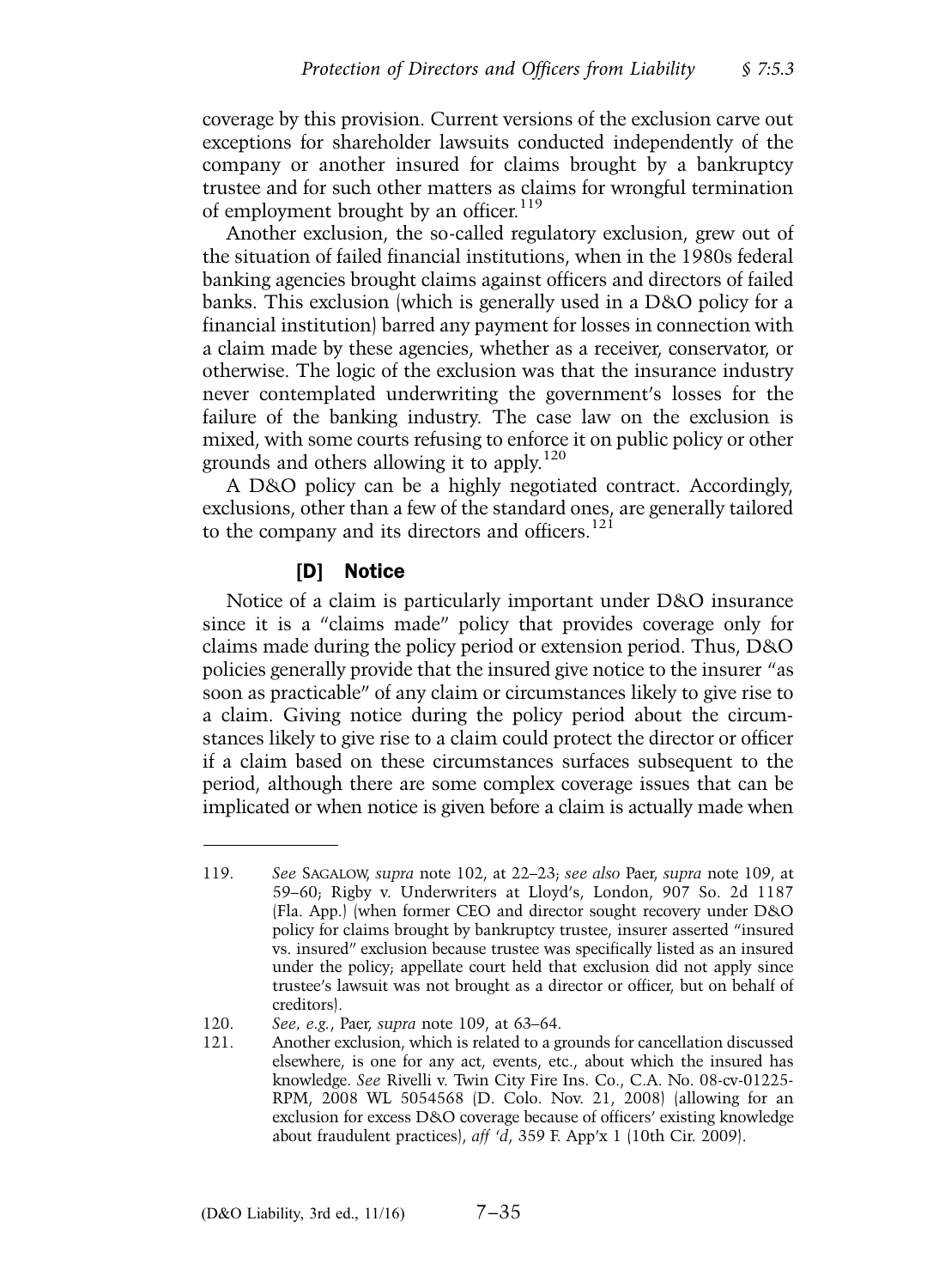the claim is subsequently made in a later policy year that must be carefully considered.

## [E] Defense of Litigation

A D&O policy generally does not provide that the insurance company has a duty to defend claims made under the policy. Corporations, directors, and officers prefer to structure and manage their own defense and control the litigation against them, rather than have the defense subject to the insurer's preferences.<sup>122</sup> Defense costs, as noted earlier, are covered losses under a typical policy and they count against liability limits. As a result, in typical securities and derivative litigation in which costs of defense can be very high, these defense costs can seriously erode the amount of insurance coverage left for settlement or to pay a judgment.

Coverage of defense costs, particularly those incurred in response to government inquiries and investigations, is subject to the D&O policy's terms. In *Office Depot, Inc. v. National Union Fire Insurance Co. of Pittsburgh, Pa.*, <sup>123</sup> Office Depot sought recovery under several D&O policies for \$20 million of legal fees that it incurred in responding to SEC inquiries, prior to the agency's commencing a formal investigation of the company's accounting practices.

The Eleventh Circuit upheld the district court's denial of coverage under the policy for such legal expenses. It observed that the definition of a covered claim explicitly excluded any administrative or regulatory proceedings or investigations of the organization, except for a proceeding against both an organization and a covered person. Thus, voluntary cooperation by Office Depot with the SEC's inquiries was not covered by the policy. The court rejected Office Depot's argument that the policy included the legal fees because the company made available individuals for testimony to the SEC, reasoning that such coverage was triggered only when individuals in Office Depot were explicitly targeted for enforcement by the SEC. Similarly, the court rejected Office Depot's argument that its contractual notice to the insurers that a claim might be made once it had received an inquiry letter from the SEC, justified coverage. In the court's view, this provision dealt only with the terms of the notice, not with coverage.

By contrast, in *MBIA Inc. v. Federal Insurance Co.*,<sup>124</sup> the Second Circuit upheld the district court's ruling that MBIA was entitled to coverage for defense costs relating to its response to investigations by the SEC and the New York Attorney General (NYAG). Coverage in the

<sup>122.</sup> *See* SAGALOW, supra note 102, at 34.

<sup>123.</sup> Office Depot, Inc. v. Nat'l Union Fire Ins. Co. of Pittsburgh, Pa*.*, 453 F. App'x 871 (11th Cir. 2011).

<sup>124.</sup> MBIA Inc. v. Fed. Ins. Co*.*, 652 F.3d 152 (2d Cir. 2011).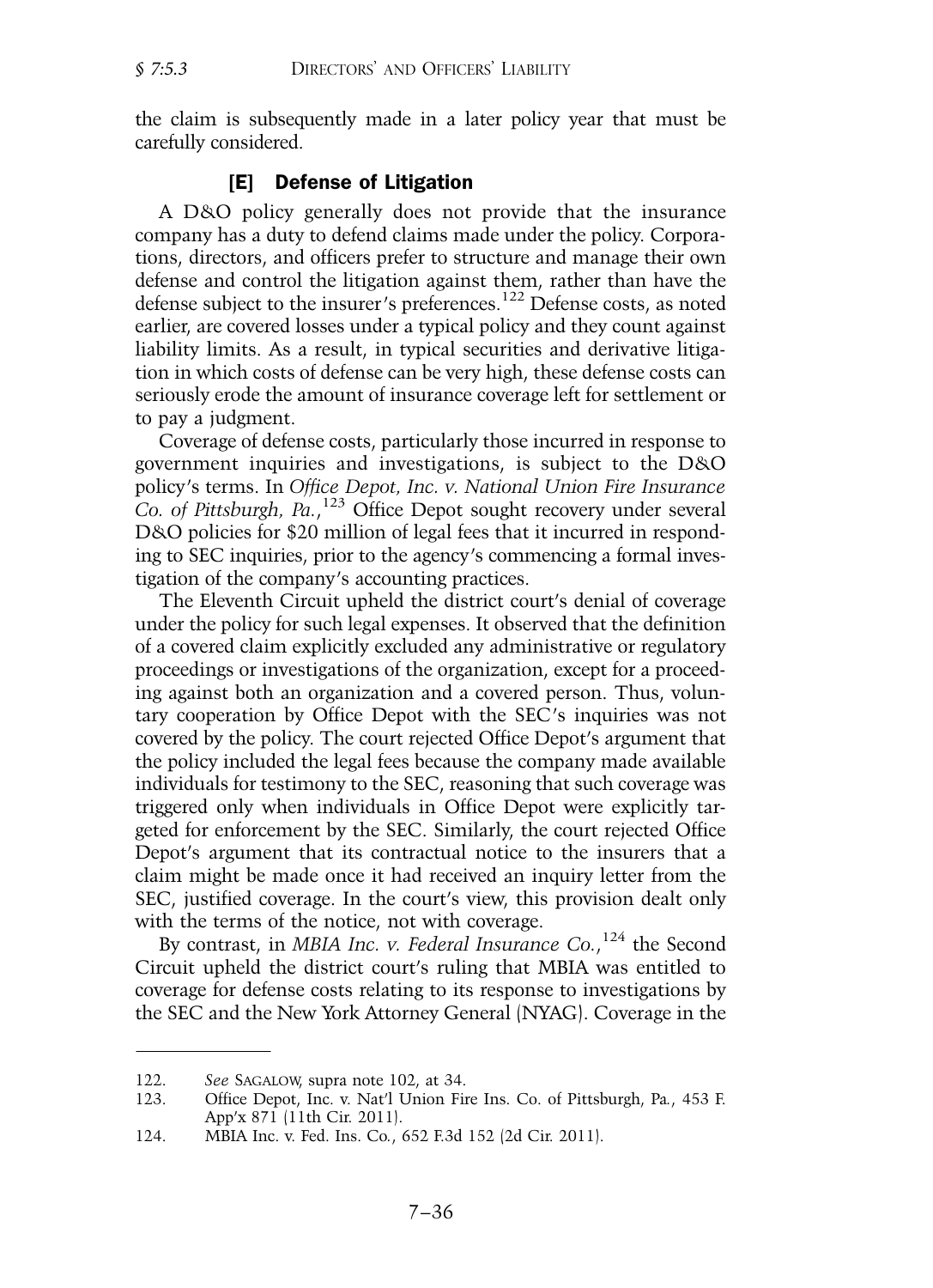D&O policies in question was triggered by administrative or regulatory proceedings begun by a formal or informal order or investigative document. The court found this contractual requirement satisfied here: it interpreted the NYAG's investigation as commenced by the issuance of a subpoena, while the SEC had issued a formal order authorizing it to investigate numerous insurance companies, which in turn led to its inquiries relating to MBIA. In this case, unlike in *Office Depot*, MBIA incurred its defense costs with respect to regulatory investigations that followed, rather than preceded, an official commencement by government agencies. Both cases indicate how important the specific contractual language on the coverage of defense costs can be, particularly in this era where internal investigations in response to, and in anticipation of, regulatory inquiries are common $125$ 

#### *[E][1] Defense Counsel*

While the directors, officers, and corporation control their own defense, the insurer typically covers only "reasonable and necessary" defense costs consented to by the insurer. This means that the insurer will be involved in defense strategy, particularly in the selection of defense counsel for the director or officer. Some of the larger D&O insurers include a list of pre-approved "panel" law firms that an insured may use for defense purposes, sometimes receiving a discount on their deductible/retention for doing so.<sup>126</sup> Of course, if the case involves conflicting interests among defendants (for example, between inside and outside directors), it may be advisable and will usually be acceptable to have multiple counsel.<sup>127</sup> A typical D&O policy will also provide the insurer the right to associate with the company, directors, and officers in defense and settlement of the claims.

#### *[E][2] Allocation Issues*

D&O insurance covers only defined losses, which include defense costs associated with covered claims. Historically, coverage did not reach claims made against the corporation itself, and disputes arose as to what portion of the damages or settlement was a covered loss and what defense costs were attributable to a covered claim. The generally

<sup>125.</sup> For a discussion of these cases and the lesson to be drawn from them, see Nancy D. Adams & Kristen S. Scammn, *Navigating a Mine Field: Governmental Investigations, Cooperation, and D&O Insurance*, BUS. L. TODAY (Jan. 2012).

<sup>126.</sup> *See id.* at 35; *see also* Paer, *supra* note 109, at 55.

<sup>127.</sup> The issue of multiple counsel was more problematic when insurance companies did not offer entity coverage (that is, Coverage C).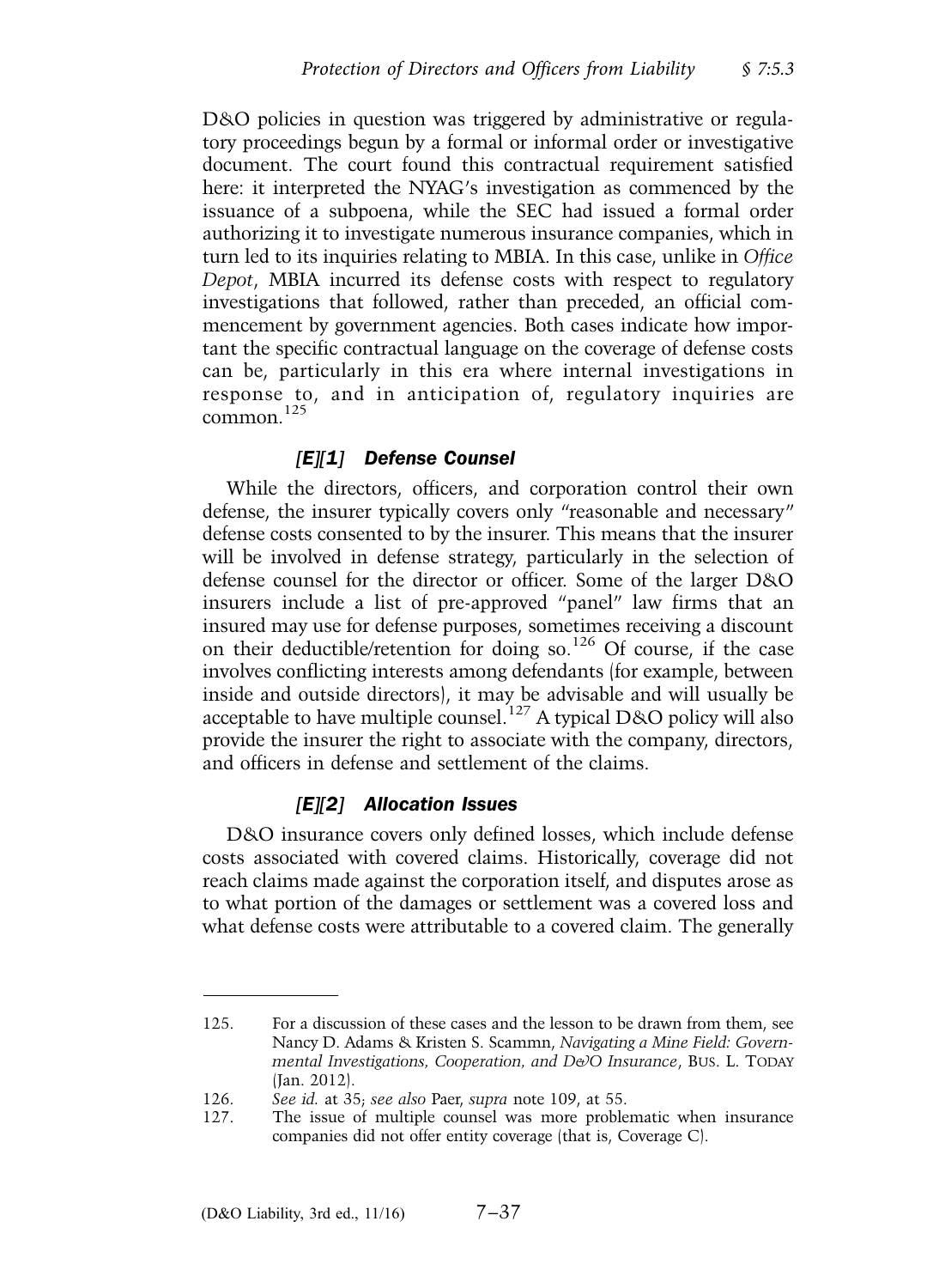accepted jurisprudence on defense costs is that all costs should be paid if they are "reasonably related" to the defense of the directors or officers with respect to covered claims, even if costs are also attributable to non-covered claims.<sup>128</sup> Since coverage for claims involving federal securities law violations against the corporation (Coverage C) is increasingly the norm, allocation issues as to losses and costs for covered and non-covered claims have become less significant. Where a company does not have entity coverage, it may establish in the contract an allocation formula or pre-set allocation percentage. Even where there is entity coverage, moreover, the contract may have to deal with allocation issues as to priority of payment, that is, whether losses attributable to directors or officers are paid before those of the corporation (an "order of payments" provision).<sup>129</sup> In complex cases, priority-of-payment issues may have to be resolved during litigation: A good example is the *Enron* case, where a court-approved settlement allocated remaining amounts available under Enron's D&O insurance among settling and non-settling defendant directors and officers.<sup>130</sup>

# *[E][3] Settlements*

A D&O policy will provide that the insurance company must consent to any settlement, a provision designed to prevent collusion among plaintiffs and defendants seeking to maximize payment from the insurer. This consent cannot be unreasonably withheld. A more significant issue regarding settlement is the payment of all the funds available for coverage to certain settling defendants, which leaves other insured, but non-settling, directors, and officers without any protection. As in the case of Enron, in these complex liability situations an insurance company may find it advisable to participate in settlement discussions with plaintiffs and the different directors, or to become an

<sup>128.</sup> *See id.* at 40; Paer, *supra* note 109, at 53–54.

<sup>129.</sup> *See id.* at 43.

See Motion for Settlement, *In re* Enron Corp., No. 01-16034 (Bankr. S.D.N.Y. Jan. 26, 2005). A similar situation occurred in the Lehman Brothers' bankruptcy with respect to insurance funds available from the D&O policy. There the court approved a \$90 million settlement coming exclusively from the D&O policy in a securities class action against Lehman directors and officers. Plaintiffs' counsel was concerned that, if it did not take these insurance funds, they would be used up in the litigation and plaintiffs would be left with the uncertainty of direct recovery from the defendants. *See In re* Lehman Bros. Sec. & ERISA Litig., No. 09 MD 2017 (LAK), 2012 WL 1920543 (S.D.N.Y. May 24, 2012). Before approving the settlement, however, Judge Kaplan reviewed the amount of assets owned by the defendants. The use of the D&O policy for this purpose of course threatened its availability for other lower-level Lehman executives. *See* Eric Morath, *Lower Level Lehman Managers Scramble for Piece of Insurance Pie,* WALL ST. J. (Sept. 9, 2011).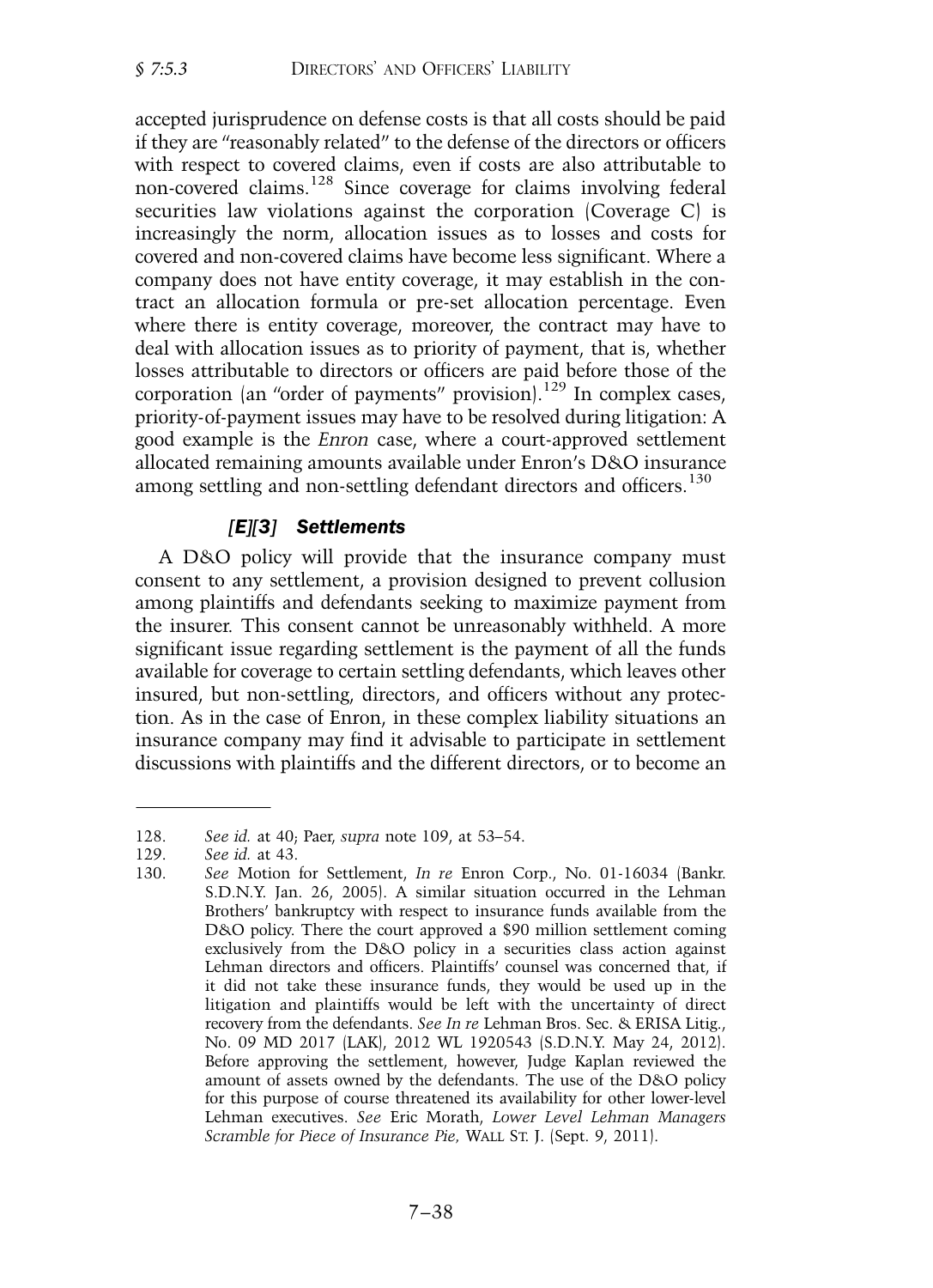indirect participant in the litigation with respect to the claimed funds (an "interpleader action"). $^{131}$ 

An order-of-payments provision in the D&O policy would give some comfort to the defendant director or officer, at least as to the priority between himself or herself and the company, even if it may not resolve issues among directors and officers themselves.<sup>132</sup>

## [F] Outside Directors

Outside directors may be the most concerned by the protections offered by D&O insurance and particularly by situations where protection is exhausted or where there is a dispute about allocation of remaining insurance assets. They could request that their company purchase excess Coverage A for them that comes into force whenever the primary policy is exhausted or otherwise does not protect them, or, for whatever reason, the company does not indemnify them.<sup>133</sup>

Indeed, since in situations involving complex fraud authorities will proceed first against those most responsible for the fraud, who are generally insiders, D&O coverage may be exhausted by the insiders before claims against outside directors are litigated.<sup>134</sup>

#### [G] Change of Control

In a change of control, such as a merger or acquisition, most directors and many officers of the target firm find their appointment or employment at an end. They are thus concerned about D&O insurance coverage for claims that are based on their alleged wrongful acts during their service, but that have not yet been made. As a covenant in the merger or acquisition agreement, the acquiring firm typically agrees to purchase for them a multi-year D&O policy for a period equal to the statute of limitations for possible claims against

<sup>131.</sup> For such a case, see *In re* Enron Corp. Sec., Derivative & ERISA Litig., No. MDL-1446, Civ. A. H-01-3624, 2004 WL 2889891 (S.D. Tex. Dec. 9, 2004) (insurers tender proceeds of policies, whose distribution the court determines).

<sup>132.</sup> For complete protection, a director or officer may need to have his or her own policy, or personal coverage within a policy. *See* Paer, *supra* note 109, at 41.

<sup>133.</sup> *See id.* at 75.

<sup>134.</sup> *See* Symposium on Director Liability, (Harvard John M. Olin Center for Law, Economics and Business, Discussion Paper No. 547, Mar. 2006) (numerous participants in the symposium, particularly Vice Chancellor Leo Strine of the Delaware Court of Chancery, attribute settlements by outside directors to concern over exhaustion of D&O insurance). *See, e.g.*, Peter Lattman, *Settlement in Just for Feet Case May Fan Board Fears*, WALL ST. J., Apr. 23, 2007, at B3 (discussing case where five outside directors paid \$41 million to settle a lawsuit where only \$100,000 remained from the D&O insurance, which was used by the company's officers).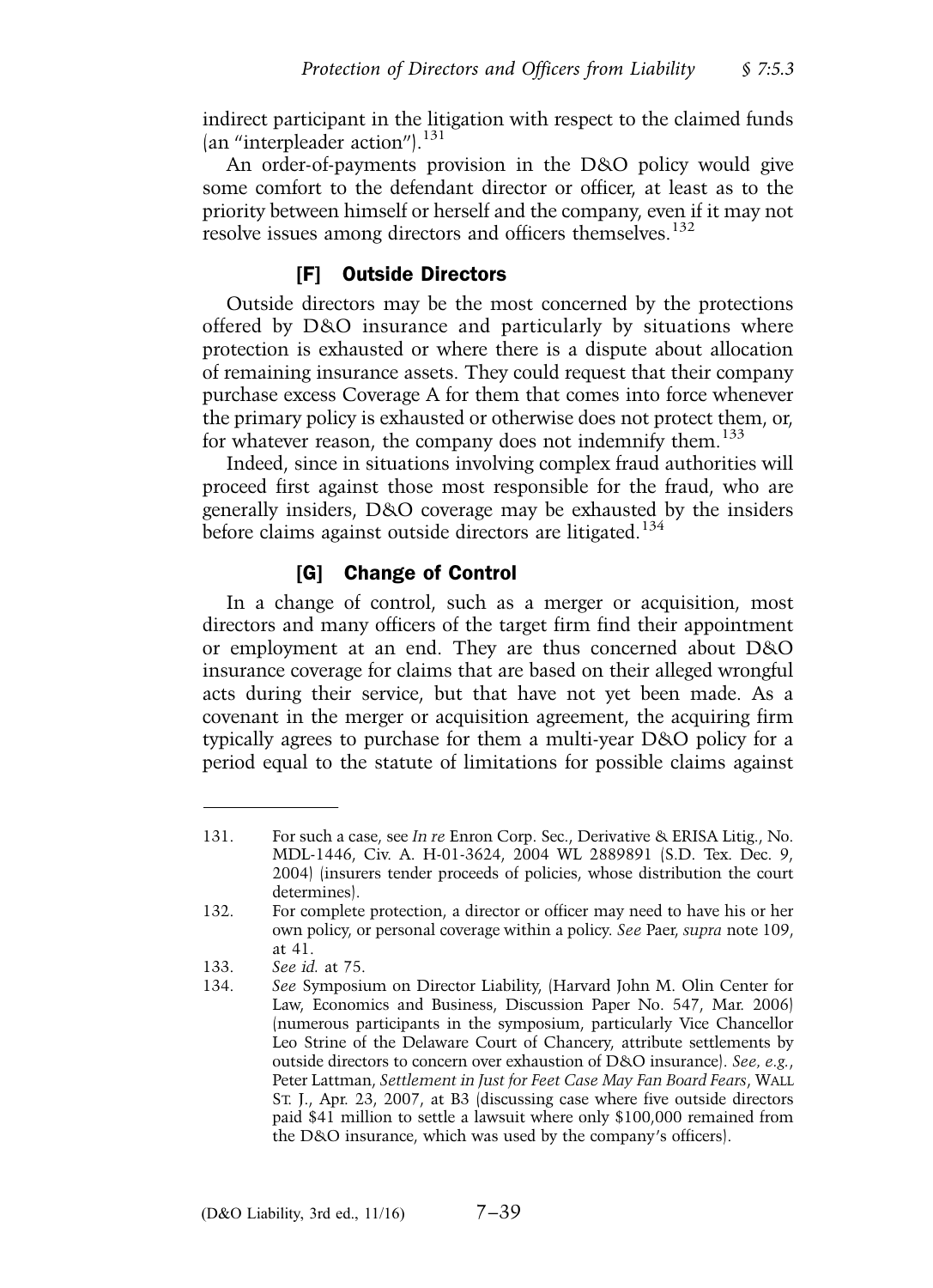them, on terms at least equal to those of the policy formerly provided to them by the target corporation.<sup>135</sup> A hostile acquisition presents a slightly different problem, for the acquirer may not be inclined to provide the outgoing directors and officers with any protection, or may terminate the existing policy once it takes control. To protect directors and officers in these circumstances, a D&O policy should have a change-of-control provision that, at a minimum, continues coverage of the policy until its termination date (with an extension period), but only for claims based on wrongful actions occurring prior to the acquisition (so as not to reach wrongful acts of new directors and officers).<sup>136</sup> The policy may have a multi-year extension option, as discussed above, that a hostile change of control triggers.

## [H] Cancellation

Typically, a D&O policy may be cancelled by either the corporation or by the insurance company, at the option of each. In canceling the policy, the insurance company must of course act equitably. Bankruptcy of the firm may prevent an insurance company from canceling the policy, which may or may not affect the directors or officers (that is, it may depend upon how protective of their interests is their Coverage A). An insurance company may also cancel, or rescind, a policy for misrepresentations made by the company or by a director or officer in the insurance application or renewal application, which cancellation often occurs after a significant fraud is revealed in a public company. The basic problem here is that a misrepresentation by one director or officer may affect coverage for all, particularly a misrepresentation, usually made by a company insider, as to the absence of knowledge about facts or circumstances that could give rise to a claim.<sup>137</sup> A key way to address this problem, particularly for outside directors, is to have a policy that provides for severability as to

<sup>135.</sup> In the friendly negotiated merger context, officers and directors of the acquired company should pay careful attention to any indemnification provision in the merger agreement providing indemnification to them from the buyer.

<sup>136.</sup> *See* SAGALOW, *supra* note 102, at 49–51.

<sup>137.</sup> *See, e.g.*, Shapiro v. Am. Home Assurance Co., 584 F. Supp. 1245 (D. Mass. 1984). For a discussion of relevant cases, see SAGALOW, *supra* note 102, at 54–57. *See also* Fed. Ins. Co. v. Homestore, Inc., 144 F. App'x 641, 646–47 (9th Cir. 2005) (allowing rescission of policy where former CFO made material misrepresentation in SEC filing and in signing D&O policy, and policy allowed rescission as to all insureds if an individual signing application for policy had knowledge of misrepresentations). A possible protection is for the company to limit the number of officers or directors whose misrepresentations can be grounds for policy rescission.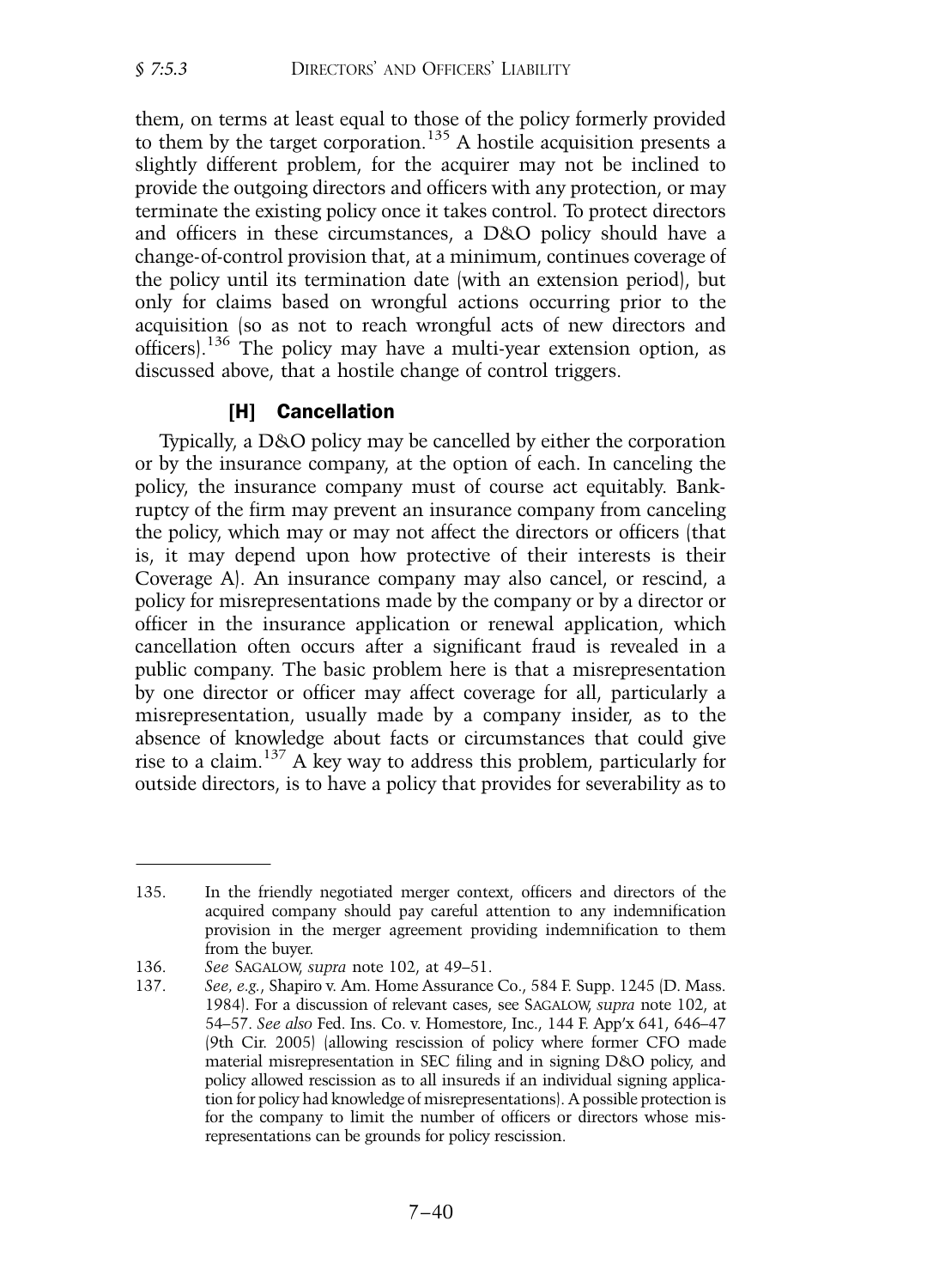innocent directors not involved in the misrepresentation<sup>138</sup> or, as mentioned earlier, to have a non-rescindable excess policy for these directors. In addition, even if the policy can ultimately be rescinded as to directors or officers, the insurance company may be required to pay defense costs (if they are provided for in the policy) until the issue of rescission has been adjudicated, if directors or officers challenge that action.<sup>139</sup> Accordingly, directors and officers should pay attention to the individual or group nature of the protection offered by their D&O policy.

### [I] Effect of the Bankruptcy of the Company

This issue has been mentioned in preceding sections and is of concern to directors and officers with respect to their coverage under the D&O policy. The basic worry of directors and officers is that the bankruptcy of the company will remove some or all of their protection under the policy. One concern would be that the bankrupt company would prefer to have any insurance proceeds paid to it for any claims made against it, as opposed to its being paid for losses incurred by its directors and officers. They might also worry that the insurance company would cancel the policy when the company fell into financial trouble or when it announced its bankruptcy. Because bankruptcy is a

<sup>138.</sup> *See* SAGALOW, *supra* note 102, at 170 (reproducing Aetna policy's severability clause); *see, e.g.*, *In re* HealthSouth Corp., 308 F. Supp. 2d 1253, 1285 (N.D. Ala. 2004) (holding that the severability clause bars rescission of D&O policy as to directors and officers under both Coverage A and Coverage B simply because of allegation that misleading statements were made in HealthSouth's disclosure documents).

<sup>139.</sup> For cases supporting payment of defense costs, see *In re* WorldCom, Inc. Sec. Litig., 354 F. Supp. 2d 455, 466–67 (S.D.N.Y. 2005) (requiring this payment prior to determination of insurer's ability to rescind, with respect to former WorldCom chairman); Fed. Ins. Co. v. Kozlowski, 792 N.Y.S.2d 397 (App. Div. 2005) (requiring payment of defense costs, and undertaking defense, of former Tyco CEO Dennis Kozlowski, subject to later apportionment of costs between those permissibly covered and those excluded by coverage). By contrast, the insurance company may claim that, since the D&O policy is void as a result of the misrepresentation, it is under no obligation to advance defense costs before the contract dispute is resolved. *See, e.g.*, ClearOne Commc'ns, Inc. v. Lumbermens Mut. Cas. Co., No. 2:04-CV-00119 TC, 2005 WL 2716297 (D. Utah Oct. 21, 2005) (allowing rescission of D&O policy under Utah law on the basis of materially false financial statements for two-year period that were supplied by company in the application for the policy, relied upon by insurer and later restated; insurer refused to advance defense funds to company). Practitioners recommend limiting the financial statements that are part of the D&O insurance application (that is, for the company to supply only the most recent). *See* William Kapell, *Directors and Officers Securities Coverage, Insurer Rescission Claims*, N.Y.L.J., June 22, 2006.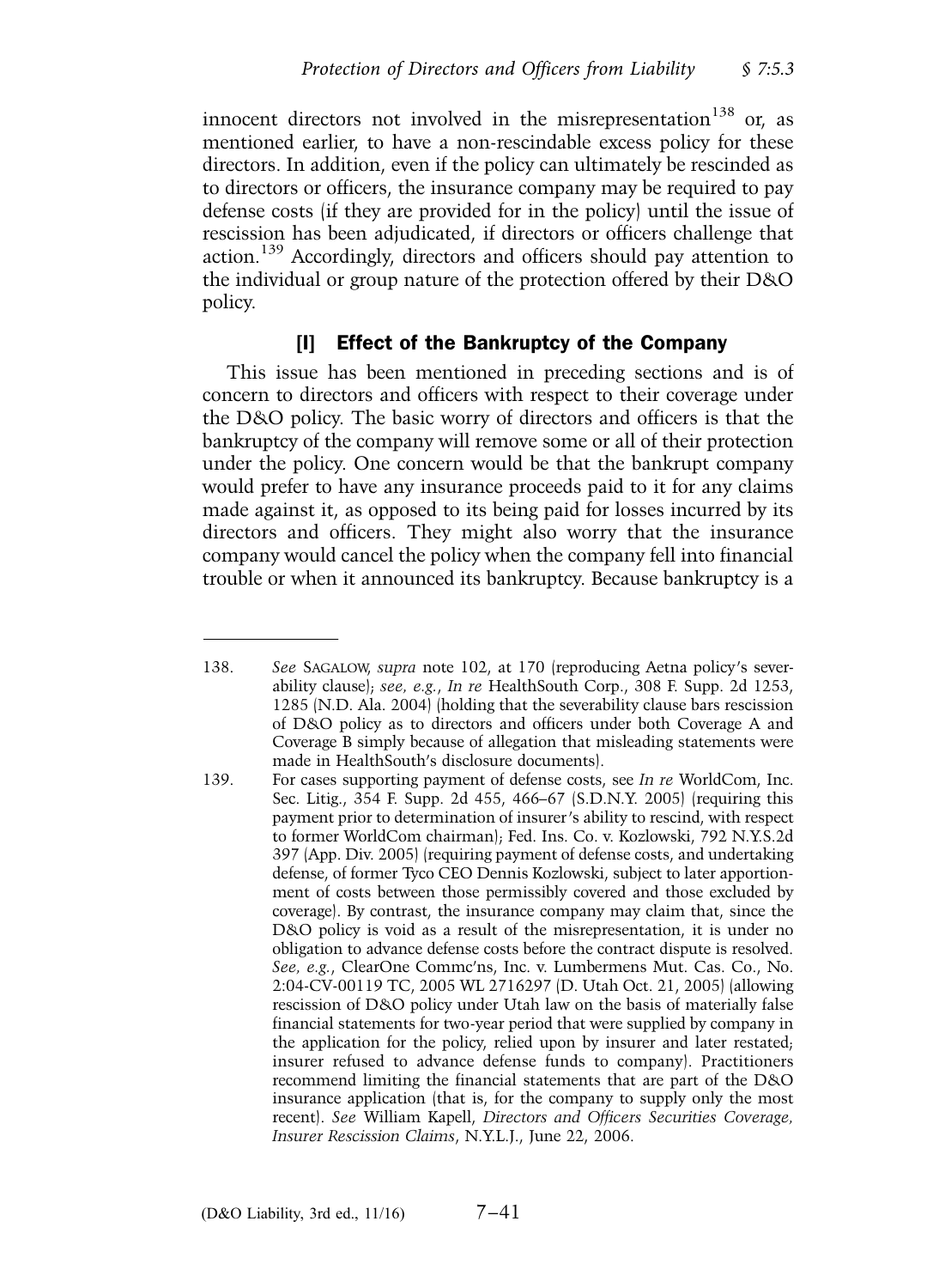specialized area of the law, only the following general comments will be made on these subjects.

When a company files for bankruptcy, its insurance policies, such as the D&O policy, become the property of the bankruptcy "estate" and any payments under it are subject to bankruptcy's automatic stay to prevent the dissipation of the estate's assets.<sup>140</sup> It has been held, however, that proceeds of the D&O policy are not assets of the estate when the policy offers only Coverage A, that is, for directors and officers for claims that the corporation cannot indemnify.<sup>141</sup> In such Side A-only policies the policies' beneficiaries did not include the corporation. The situation is different for a policy with Coverage B (reimbursement of the corporation for indemnified amounts) and especially with Coverage C (entity coverage for claims against the corporation itself), for then the corporation is a direct beneficiary under the policy. Even in these circumstances, the corporation may not lay claim to the proceeds of the policy, however, if it cannot be shown that it incurred an insurable loss (that is, made a reimbursable payment or has a loss under a claim against it).<sup>142</sup> Where there is entity coverage and an automatic stay bars payment of proceeds under the policy, the directors and officers can ask for relief from the automatic stay, even if to a limited extent.<sup>143</sup> A priority-of-payments provision in the policy may help in this regard in justifying the lifting of the stay, because it shows that the corporation has a claim to the proceeds of the policy only following any necessary distribution to directors and officers.

Generally, the insurance company may not cancel a D&O policy of a bankrupt company (or in anticipation, or as a result, of a firm's bankruptcy).<sup>144</sup>

<sup>140.</sup> *See, e.g.*, MacArthur Co. v. Johns-Manville Corp., 837 F.2d 89 (2d Cir. 1988).

<sup>141.</sup> *See* Dan A. Bailey, *D*&*O Insurance Coverage and Indemnification Issues Relating to Bankruptcy*, D&O LIABILITY & INS. 2004, at 693, 699–701 (PLI Commercial Law & Practice, Course Handbook Ser. No. 865, 2004) (citing cases).

<sup>142.</sup> *See, e.g.*, *In re* Adelphia Commc'ns Corp., 298 B.R. 49, 53 (S.D.N.Y. 2003); *In re* Adelphia Commc'ns Corp., 302 B.R. 439 (Bankr. S.D.N.Y. 2003).

<sup>143.</sup> *See, e.g.*, *In re* Adelphia Commc'ns Corp., 285 B.R. 580, 600 (Bankr. S.D.N.Y. 2002); *In re* Enron Corp., No. 01-16034 (AJG), 2002 WL 1008240 (Bankr. S.D.N.Y. May 17, 2002).

<sup>144.</sup> For a discussion of these and other D&O issues relating to bankruptcy, see Thomas H. Bentz, Jr., *Subprime Credit Crisis: Changes to Your D*&*O Insurance Policy That You Should Negotiate Now to Protect Your Personal Assets*, 6 Corp. Accountability Rep. (BNA) 1041 (Sept. 26, 2008).